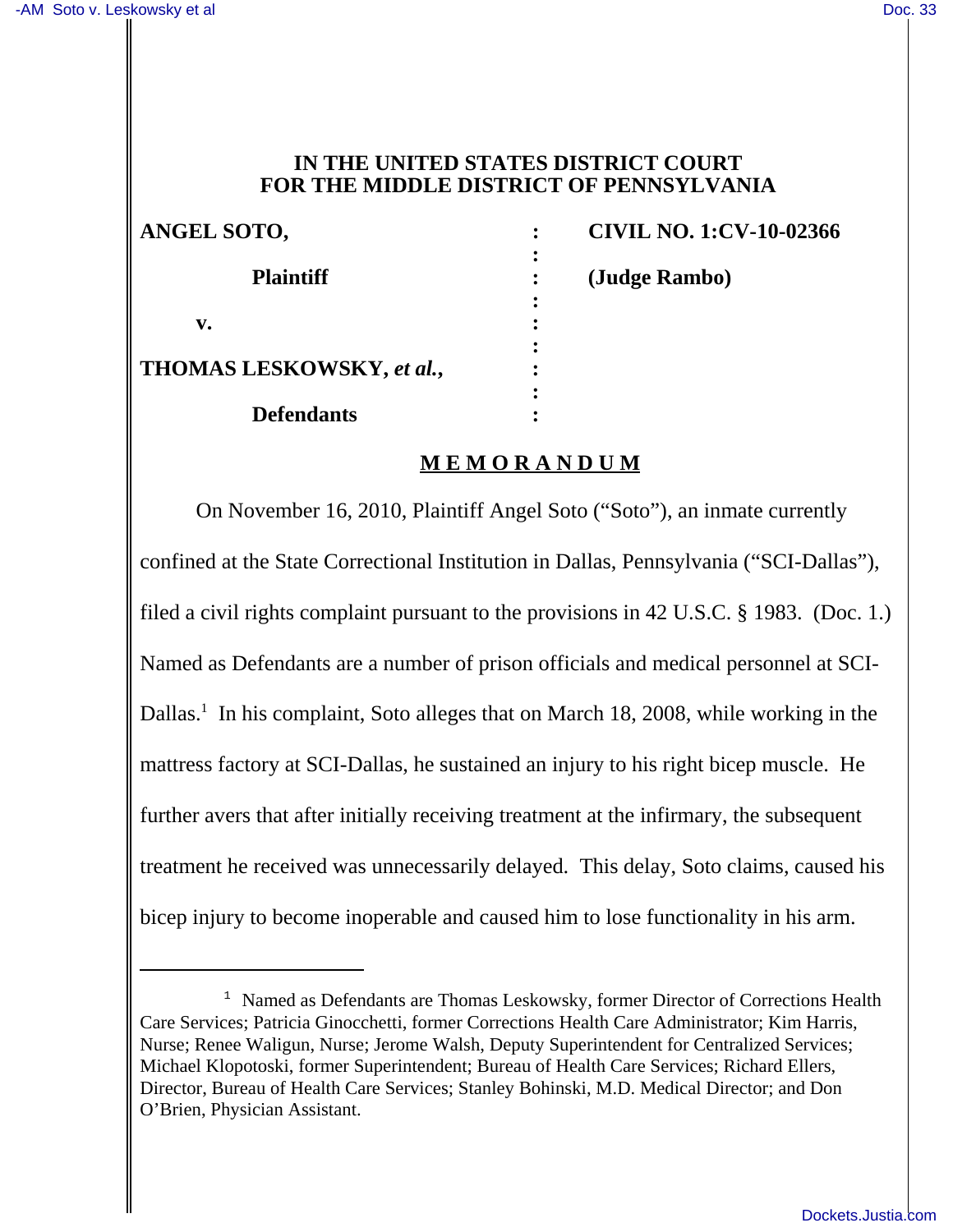Before the court are two motions to dismiss the complaint, filed by two sets of Defendants. (Docs. 10  $\&$  19.) For the reasons set forth below, the motions will be granted in part and denied in part.

## **I. Background**

#### **A. Facts**

In the complaint, Soto provides the following factual background with respect to his claims. The court notes that for purposes of disposition of the instant motions to dismiss, the factual allegations asserted in the complaint will be accepted as true and viewed in a light most favorable to Soto.

In his complaint, Soto alleges that on March 18, 2008, sometime between 2:00 p.m. and 3:00 p.m., while working in SCI-Dallas' mattress factory, he felt something "pop' in his arm and he also felt a burning sensation in his bicep muscle." (Doc. 1-1) at 3.) He informed the foreman, and was permitted to go to the prison infirmary at that time. (*Id*.) At the infirmary, he was examined by Defendants Nurse Harris, Physician Assistant O'Brien, Health Care Administrator Leskowsky, with Defendant Nurse Waligun also present. (*Id*.) According to Soto, these Defendants recognized an injury to his arm "which included an obvious visual deformation in the appearance of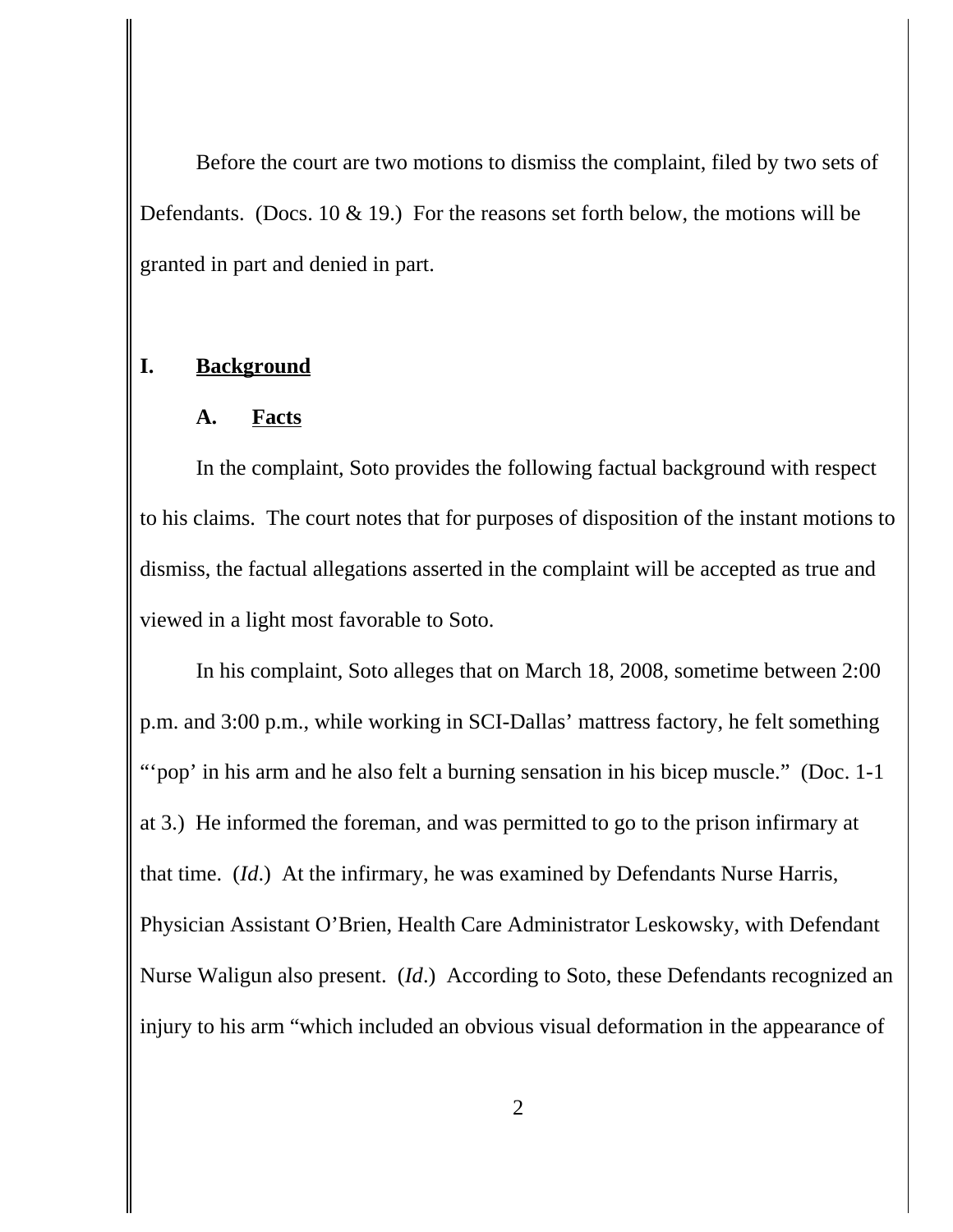[Soto's] bicep muscle which had snapped." (*Id*.) Soto was prescribed Ibuprofen for his injury. (*Id*. at 5.)

The following day, Soto was summoned to sick call and advised to perform light work duties for a few weeks. (*Id*.) In addition, an appointment was made for Soto to see a physical therapist on March 26, 2008. (*Id*.) However, he was not seen by a physical therapist until April 7, 2008. (*Id*.) The therapist's recommendation was for therapy and surgery on his right arm. (*Id*.)

Nearly two months after the injury, on May 8, 2008, Soto was seen by an outside orthopedic surgeon, a Dr. Raklewicz, as ordered by Defendant Dr. Bohinski, SCI-Dallas' Medical Director. (*Id*. at 5, 6.) Dr. Raklewicz referred Soto to another orthopedic surgeon, a Dr. Mattucci, whom he saw the following day, May 9, 2008. (*Id*. at 5.) Soto states that both Drs. Raklewicz and Mattuci diagnosed him with a "right proximal bicep rupture." (*Id*.) He also avers that both doctors "clearly informed [him] that nothing could be done for him because the prison waited too late to send him out for surgery." (*Id*. at 5) (emphasis in original). Finally, he avers that as a result of "inordinate delay in receiving necessary surgery to repair the ruptured muscle in his arm," he will suffer "an irreparable injury of anywhere from 5% to 10% of his strength in his right arm." (*Id*.)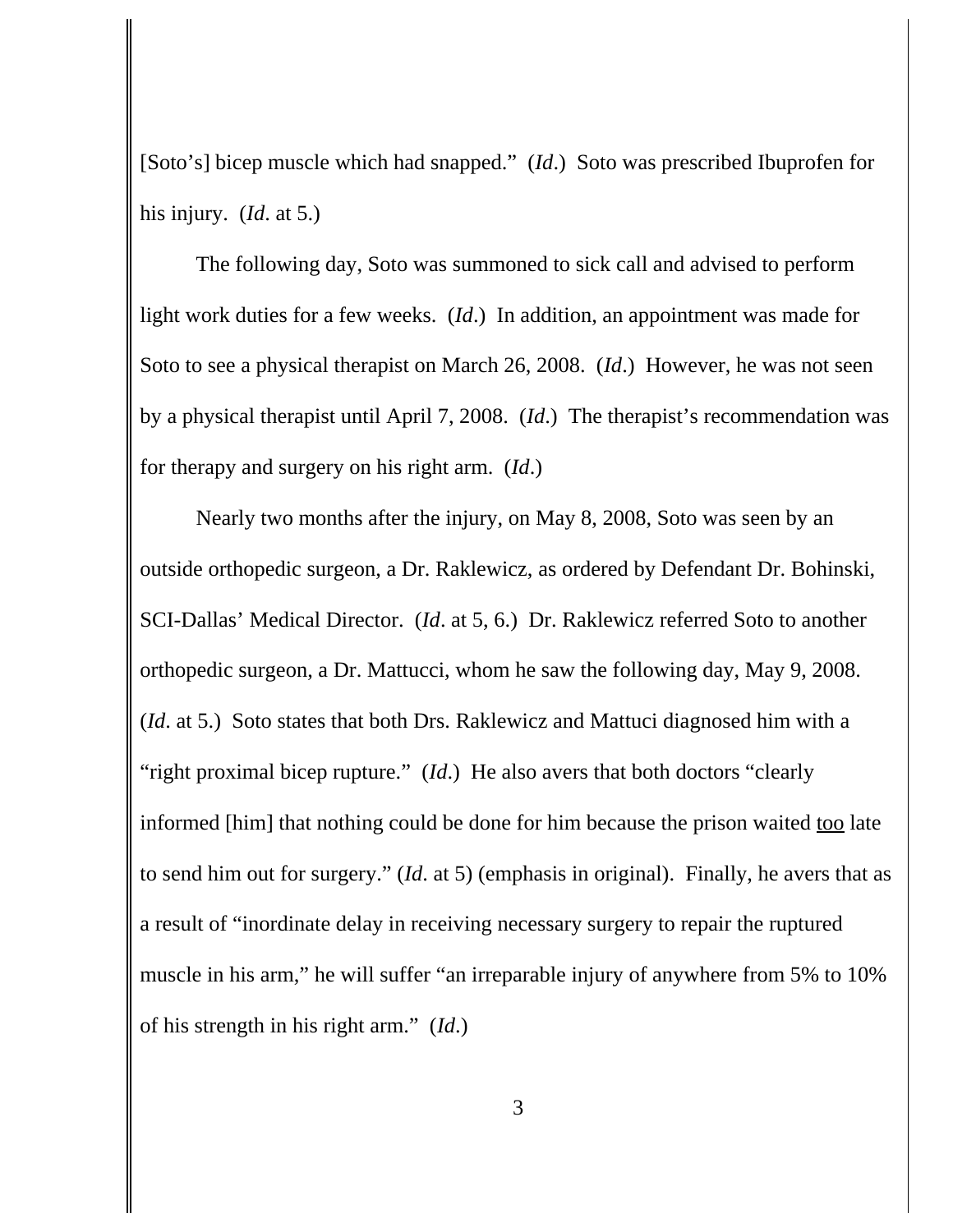Based on the foregoing allegations, Soto asserts a claim that Defendants have been deliberately indifferent to his medical needs in violation of his Eighth Amendment right against cruel and unusual punishment. Specifically, he makes the following claims against certain Defendants. Initially, he claims that Defendants Nurses Waligun and Harris witnessed his injury on March 18, 2008, but remained silent rather than alert prison medical supervisory staff that he would require surgery within a few days. (*Id*. at 5-6.) Further, he claims that Defendants Ginocchetti, Leskowsky, and Bohinski, former Health Care Administrator, Director of Health Care Services, and Medical Director, respectively, were on duty on March 18, 2008, and knew that Soto had sustained an injury that would require immediate surgery, yet remained silent. (*Id*. at 6.) Additionally, he claims that Defendant Walsh, a Deputy Superintendent, knew of Soto's injury because he responded to a related grievance report, yet "stood silent" and did not recommend immediate surgery. (*Id*.) He also claims that Defendants Walsh and Klopotoski, a former Superintendent, "had layman's knowledge [that Soto] required immediate surgery to repair the tear." (*Id*.)

Soto also alleges that all Defendants "had discussions among themselves about [Soto]'s condition but agreed to stay silent and acquiesce in not recommending immediate surgery to repair [Soto]'s muscle." (*Id*.) To that end, he asserts that "the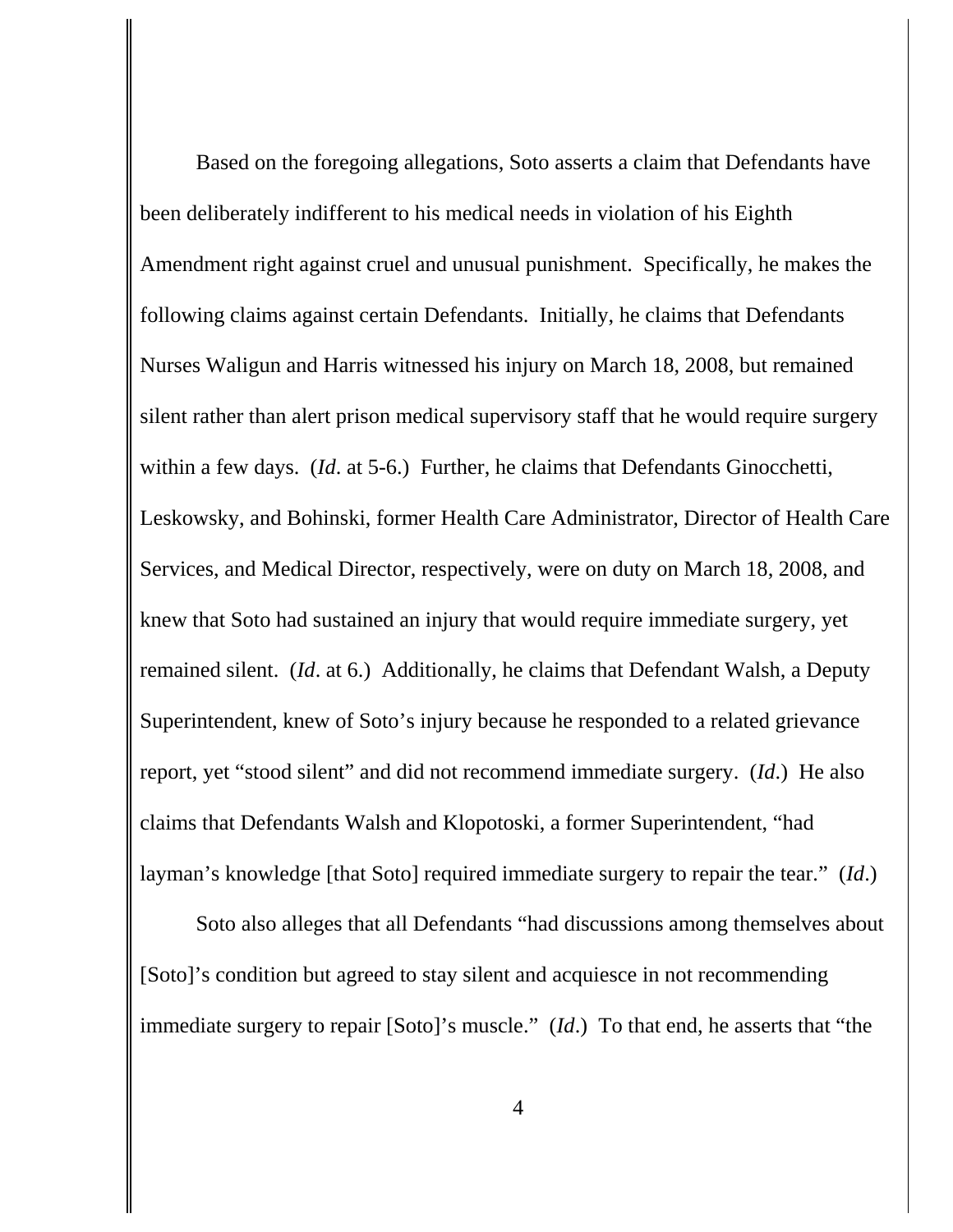Bureau of Health Care Services for the Dep't of Corrections has implemented a policy or adopted a custom of agreeing not to recommend immediate surgical repairs of traumatic muscle injury, or tendon, to avoid excessive healthcare costs for prisoners." (*Id*.) Also, he claims that this policy "was to pursue a less efficacious course of treatment based upon the state budget crisis and their belief that prisoners are expendable and do not merit adequate healthcare." (*Id*. at 7.) More specifically, he claims that "Defendants, in order to have the appearance of conforming their conduct to law, implemented a policy or custom to schedule consults with outside specialist, but so remote from the injury, as to know in advance that the specialist would not recommend any surgery." (*Id*.) In a related claim, he asserts that "Defendants Walsh and Klopotoski, along with the Bureau of Health Care Services, entered into an agreement with the medical staff, in particular the Corrections Health Care Administrator and the Medical Director, to disallow surgical repair of . . . traumatic muscle, tendon, or ligament injuries within the optimal period recognized by the medical community as affording the most chance of success, *i.e.* within at least three to seven days of the initial injury."2 (*Id*.) Finally, he claims that Defendant Ellers, the Director of the Bureau of Health Care Services, "implemented and approved a policy

<sup>&</sup>lt;sup>2</sup> He also alleges that these same parties entered into an agreement to disallow funding for such surgical repairs. (Doc. 1-1 at 7.)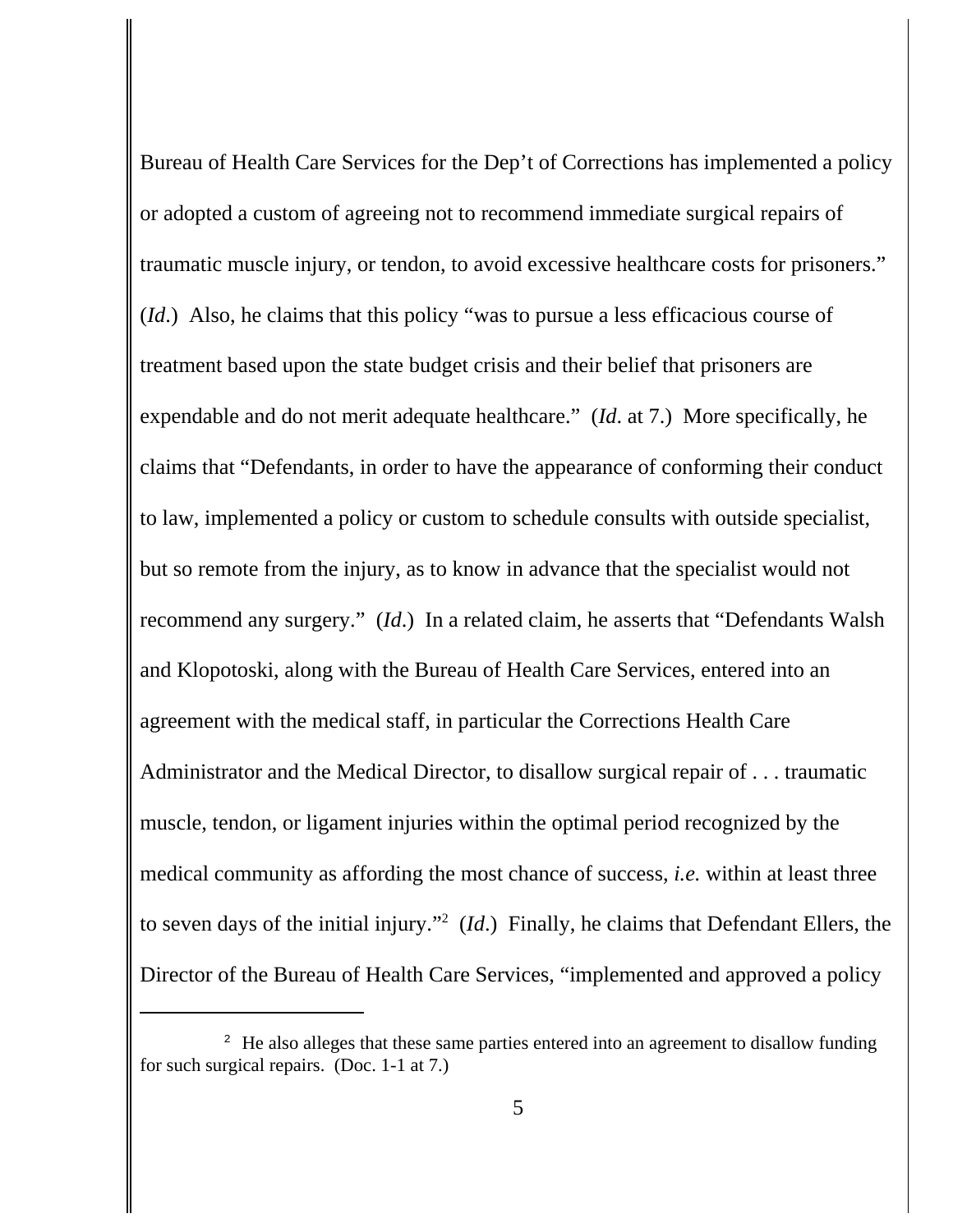to pursue a less efficacious course of treatment for prisoners who experience a serious muscular injury . . . ." (*Id*. at 7-8.)

#### **B. Procedural History**

Soto filed his complaint on November 16, 2010. (Doc. 1.) After waiving service of the complaint, (*see* Doc. 9), Defendants Bureau of Health Care Services, Ellers, Ginocchetti, Harris, Klopotoski, Leskowsky, Waligun, and Walsh ("DOC Defendants"), filed a motion to dismiss the complaint on February 3, 2011, (Doc. 10). Defendants Bohinski and O'Brien ("Medical Defendants") also waived service of the complaint, (*see* Docs. 13 & 14), and filed a motion to dismiss the complaint on March 8, 2011 (Doc. 19). Soto has filed a brief in opposition to the motions, (Doc. 26), but neither set of Defendants filed reply briefing. Thus, the motions are ripe for disposition.

### **II. Standard of Review - Motion to Dismiss**

Among other requirements, a sound complaint must set forth "a short and plain statement of the claim showing that the pleader is entitled to relief." Fed. R. Civ. P.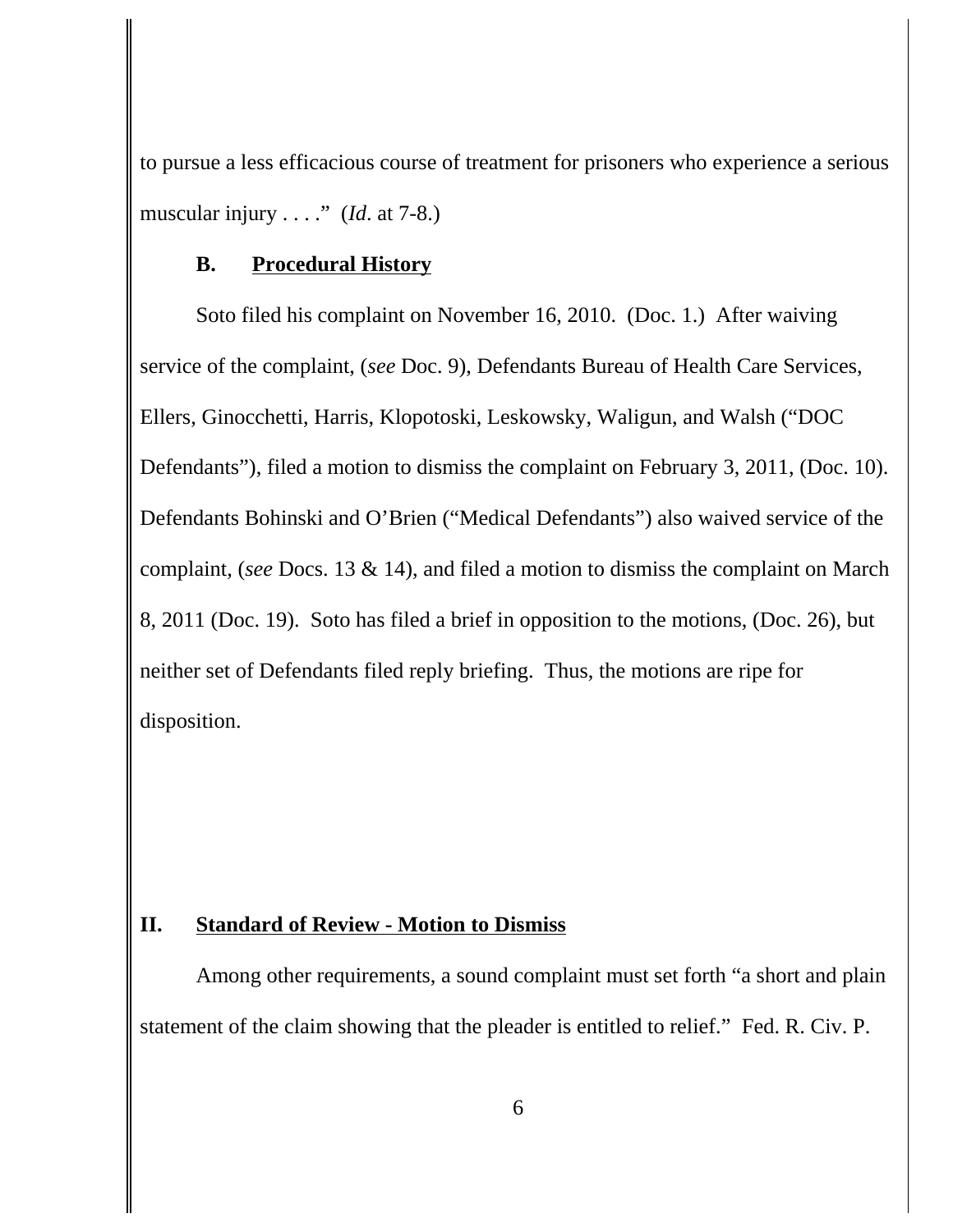8(a)(2). This statement must "give the defendant fair notice of what the  $\dots$  claim is and the grounds upon which it rests." *Bell Atlantic Corp. v. Twombly*, 550 U.S. 544, 555 (2007) (quoting *Conley v. Gibson*, 355 U.S. 41, 47 (1957)). "Fair notice" in Rule  $8(a)(2)$  "depends on the type of case – some complaints will require at least some factual allegations to make out a showing that the pleader is entitled to relief." *Phillips v. County of Allegheny*, 515 F.3d 224, 232 (3d Cir. 2008) (quotation omitted). "[A] situation may arise where, at some point, the factual detail in a complaint is so undeveloped that it does not provide a defendant the type of notice of claim which is contemplated by Rule 8." *Id*. A plaintiff must provide "more than labels and conclusions" or "a formulaic recitation of the elements of a cause of action" to show entitlement to relief. *Twombly*, 550 U.S. at 555; *accord*, *e.g.*, *Phillips*, 515 F.3d at 231-32; *Baraka v. McGreevey*, 481 F.3d 187, 195 (3d Cir. 2007) (the court is not "compelled to accept unsupported conclusions and unwarranted inferences or a legal conclusion couched as a factual allegation.") (quotations and citations omitted)); *Evancho v. Fisher*, 423 F.3d 347, 351 (3d Cir. 2005). *See also Ashcroft v. Iqbal*, – U.S. –, 129 S. Ct. 1937, 1949 (2009) (recognizing that Rule 8 pleading standard "does not require 'detailed factual allegations,' but it demands more than an unadorned, thedefendant-unlawfully-harmed-me accusation") (quoting *Twombly*, 550 U.S. at 555).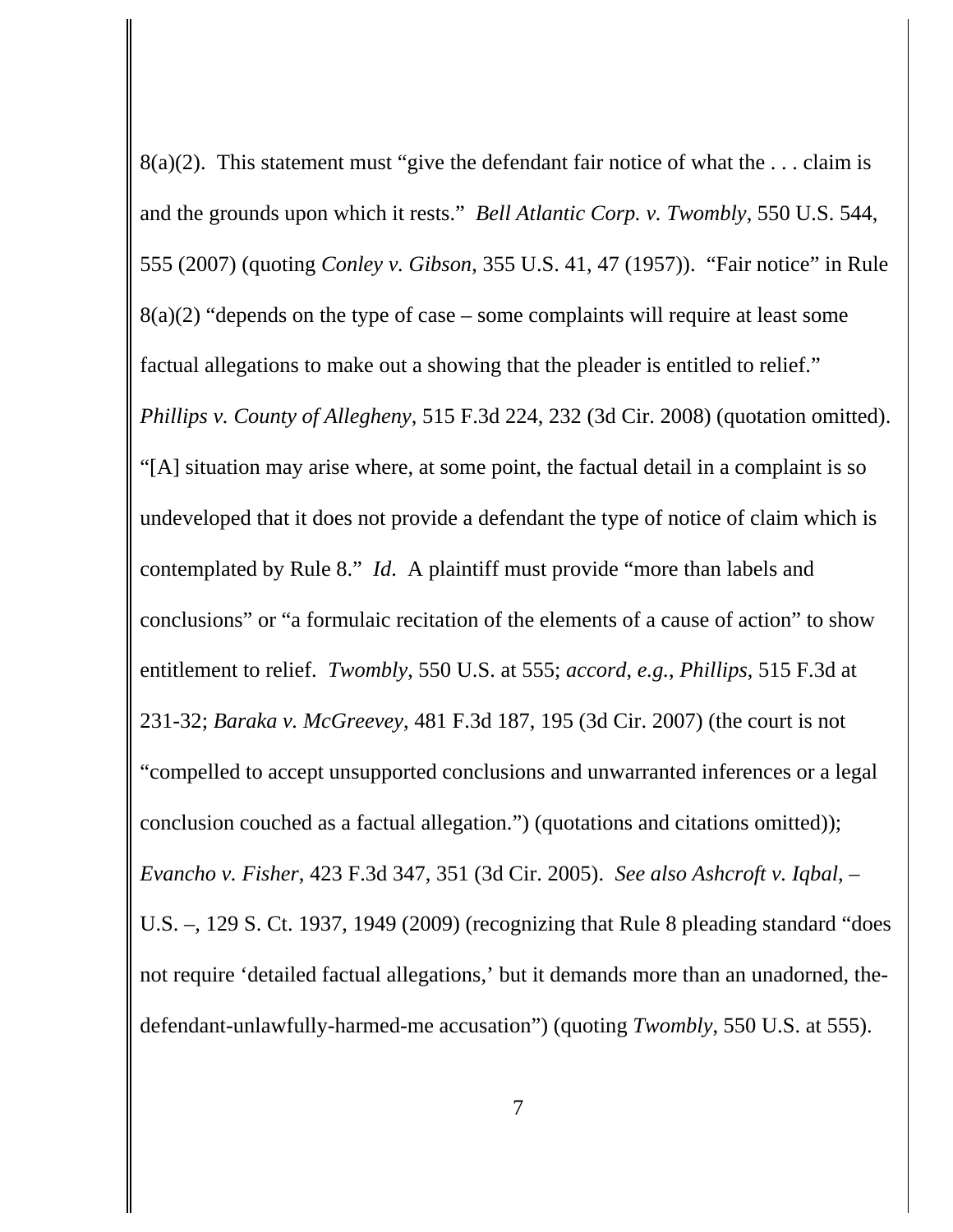A defendant may attack a complaint by a motion under Rule 12(b)(6) for failure to state a claim upon which relief can be granted. In deciding a motion to dismiss under Rule 12(b)(6), the court is required to accept as true all of the factual allegations in the complaint, *Erickson v. Pardus*, 551 U.S. 89, 127 S. Ct. 2197, 2200 (2007), and all reasonable inferences permitted by the factual allegations, *Watson v. Abington Twp.*, 478 F.3d 144, 150 (3d Cir. 2007), viewing them in the light most favorable to the plaintiff, *Kanter v. Barella*, 489 F.3d 170, 177 (3d Cir. 2007). *Accord Phillips*, 515 F.3d at 233. If the facts alleged are sufficient to "raise a right to relief above the speculative level" such that the plaintiff's claim is "plausible on its face," a complaint will survive a motion to dismiss. *Twombly*, 550 U.S. at 555, 570; *Phillips*, 515 F.3d at 234; *Victaulic Co. v. Tieman*, 499 F.3d 227, 234 (3d Cir. 2007); *Stevenson v. Carroll*, 495 F.3d 62, 66 (3d Cir. 2007). *See Iqbal*, 129 S. Ct. at 1949 (explaining a claim has "facial plausibility when the plaintiff pleads factual content that allows the court to draw the reasonable inference that the defendant is liable for the misconduct alleged"). Further, when a complaint contains well-pleaded factual allegations, "a court should assume their veracity and then determine whether they plausibly give rise to an entitlement to relief." *Id*. at 1950. However, a court is "not bound to accept as true a legal conclusion couched as a factual allegation." *Id*. (quoting *Twombly*, 550 U.S. at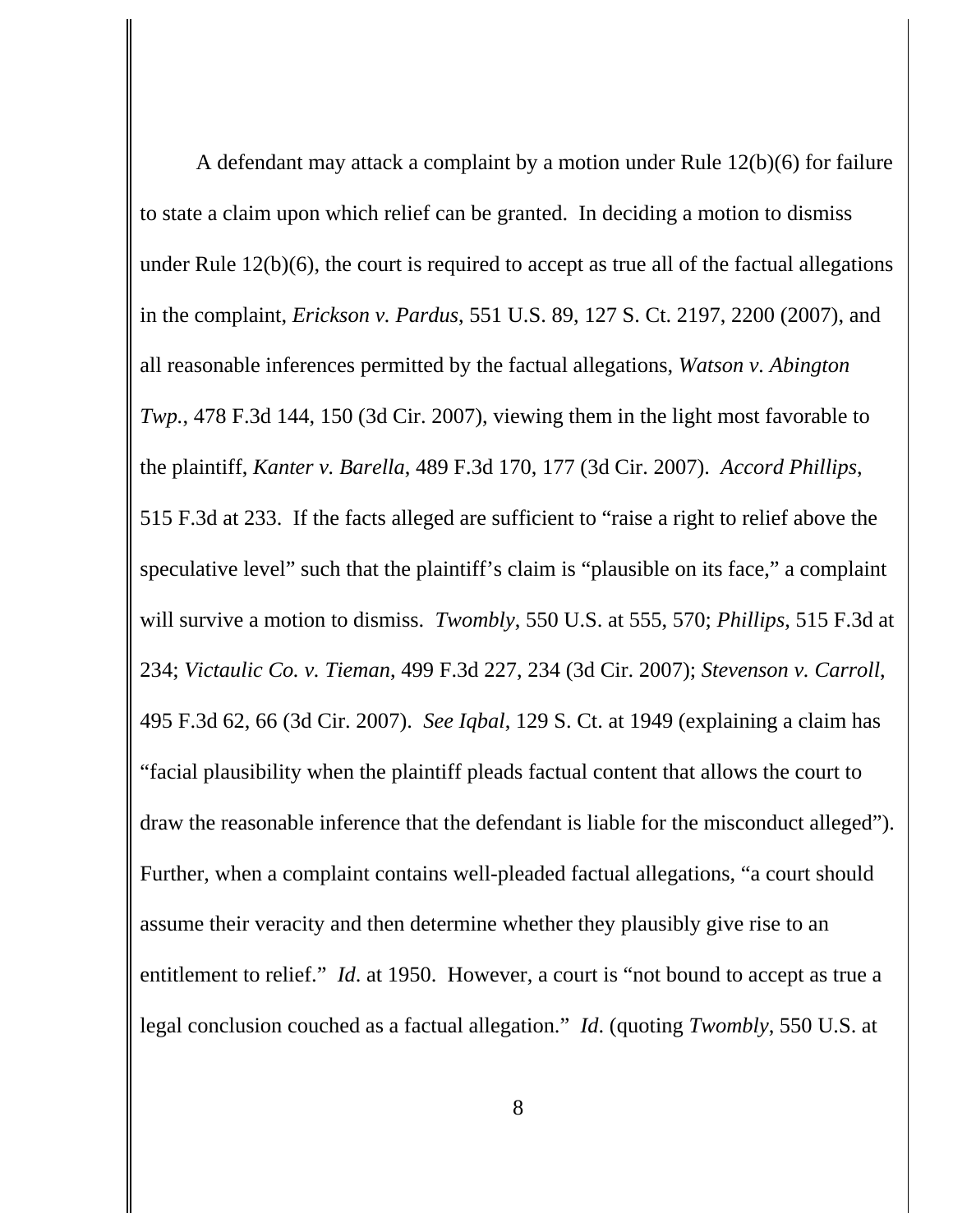555). "Threadbare recitals of the elements of a cause of action, supported by mere conclusory statements do not suffice." *Id*. at 1949 (citing *Twombly*, 550 U.S. at 555).

"To decide a motion to dismiss, courts generally consider only the allegations contained in the complaint, exhibits attached to the complaint and matters of public record." *Pension Benefit Guar. Corp. v. White Consol. Indus., Inc.*, 998 F.2d 1192, 1196 (3d Cir. 1993) (citations omitted); *see also Sands v. McCormick*, 502 F.3d 263, 268 (3d Cir. 2007). The court may consider "undisputedly authentic document[s] that a defendant attaches as an exhibit to a motion to dismiss if the plaintiff's claims are based on the [attached] document[s]." *Pension Benefit*, 998 F.2d at 1196. Additionally, "documents whose contents are alleged in the complaint and whose authenticity no party questions, but which are not physically attached to the pleading, may be considered." *Pryor v. Nat'l Collegiate Athletic Ass'n*, 288 F.3d 548, 560 (3d Cir. 2002) (citation omitted); *see also U.S. Express Lines, Ltd. v Higgins*, 281 F.3d 383, 388 (3d Cir. 2002) ("Although a district court may not consider matters extraneous to the pleadings, a document *integral to or explicitly relied* upon in the complaint may be considered without converting the motion to dismiss into one for summary judgment.") (internal quotation omitted). However, the court may not rely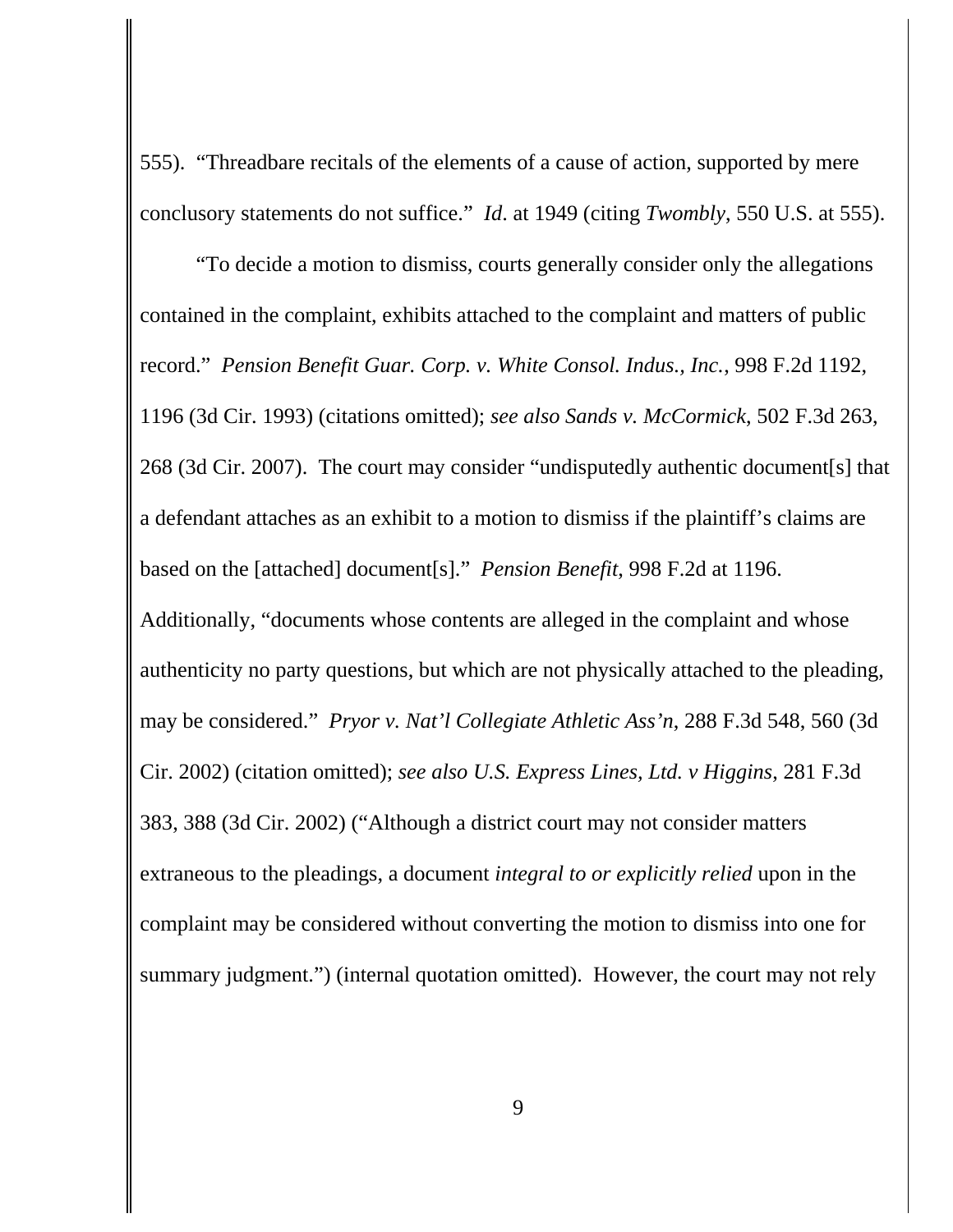on other parts of the record in making its decision. *Jordan v. Fox, Rothschild, O'Brien & Frankel*, 20 F.3d 1250, 1261 (3d Cir. 1994).

When presented with a *pro se* complaint, the court should construe the complaint liberally and draw fair inferences from what is not alleged as well as from what is alleged. *Dluhos v. Strasberg*, 321 F.3d 365, 369 (3d Cir. 2003); *Youse v. Carlucci*, 867 F. Supp. 317, 318 (E.D. Pa. 1994). Such a complaint "must be held to less stringent standards than formal pleadings drafted by lawyers." *Erickson*, 127 S. Ct. at 2200 (quoting *Estelle v. Gamble*, 429 U.S. 97, 106 (1976)).

Finally, in the Third Circuit, a court must grant leave to amend before dismissing a civil rights complaint that is merely deficient. *See, e.g.*, *Fletcher-Harlee Corp. v. Pote Concrete Contractors, Inc.*, 482 F.3d 247, 252 (3d Cir. 2007); *Weston v. Pennsylvania*, 251 F.3d 420, 428 (3d Cir. 2001); *Shane v. Fauver*, 213 F.3d 113, 116 (3d Cir. 2000). "Dismissal without leave to amend is justified only on the grounds of bad faith, undue delay, prejudice, or futility." *Alston v. Parker*, 363 F.3d 229, 236 (3d Cir. 2004).

# **III. Discussion**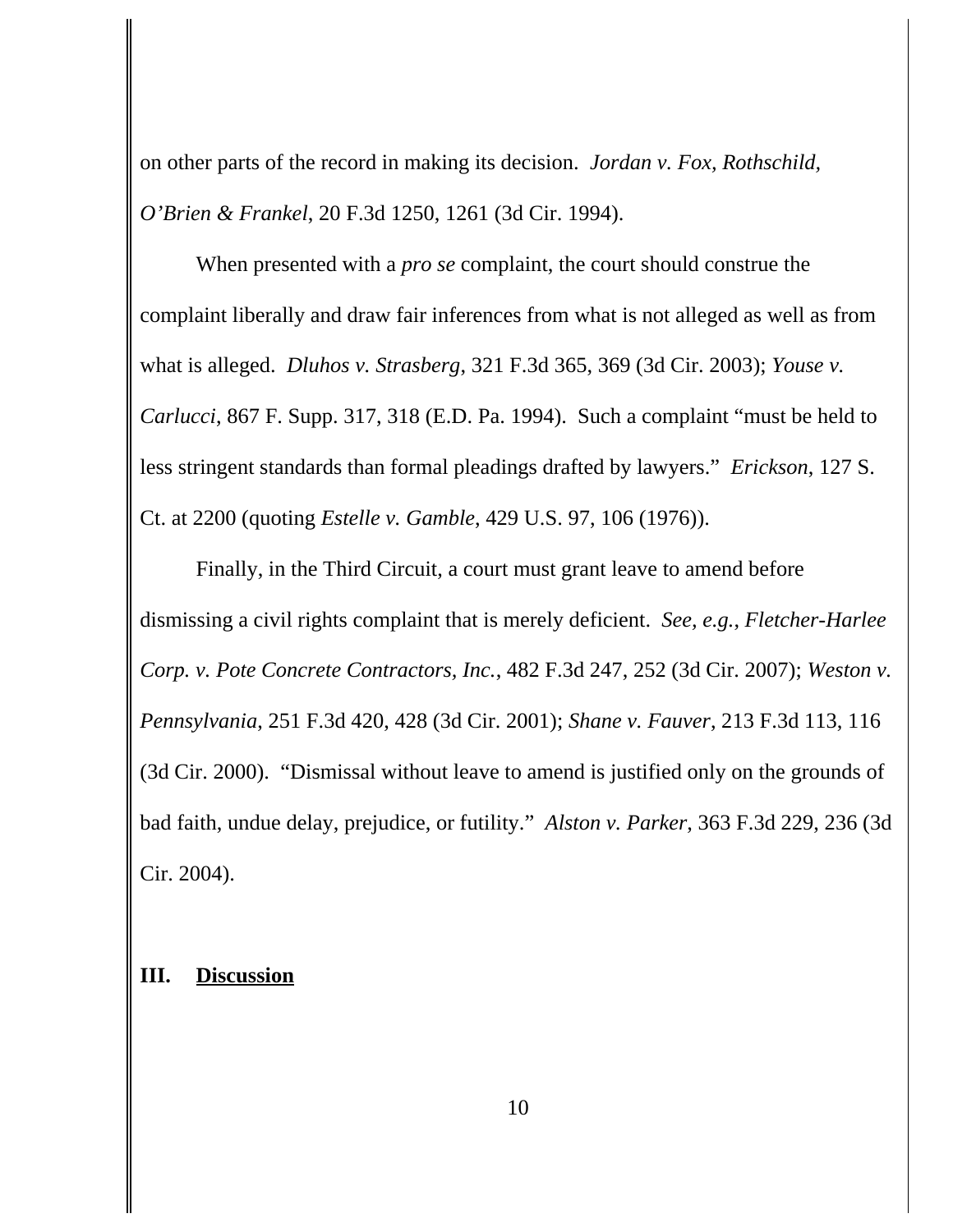A plaintiff, in order to state a viable § 1983 claim, must plead two essential elements: 1) that the conduct complained of was committed by a person acting under color of state law, and 2) that said conduct deprived the plaintiff of a right, privilege, or immunity secured by the Constitution and laws of the United States. *West v. Atkins*, 487 U.S. 42, 48 (1988). A defendant's conduct must have a close causal connection to plaintiff's injury in order for § 1983 liability to attach. *Martinez v.* California, 444 U.S. 277, 285 (1980).<sup>3</sup> A prerequisite for a viable civil rights claim is that a defendant directed, or knew of and acquiesced in, the deprivation of a plaintiff's constitutional rights. *Rode v. Dellarciprete*, 845 F.2d 1195, 1207-08 (3d Cir. 1988). On its face, § 1983 creates no exceptions to the liability it imposes, nor does it speak of immunity for any individual who might deprive another of civil rights. *See Buckley v. Fitzsimmons*, 509 U.S. 259, 268 (1993). Nevertheless, it is well-settled that certain government officials possess immunity from § 1983 liability. *Id*.

In the instant case, both sets of Defendants argue that the applicable statute of limitations bars Soto's claims against them. Both sets of Defendants also argue that Soto has failed to state a claim for a deliberate indifference to his medical needs. In

<sup>3</sup> The Court in *Martinez* explained: "Although a § 1983 claim has been described as 'a species of tort liability,' *Imbler v. Pachtman*, 424 U.S. 409, 417, 96 S. Ct. 984, 988, 47 L. Ed. 2d. 128 [(1976)], it is perfectly clear that not every injury in which a state official has played some part is actionable under that statute." *Martinez*, 444 U.S. at 285.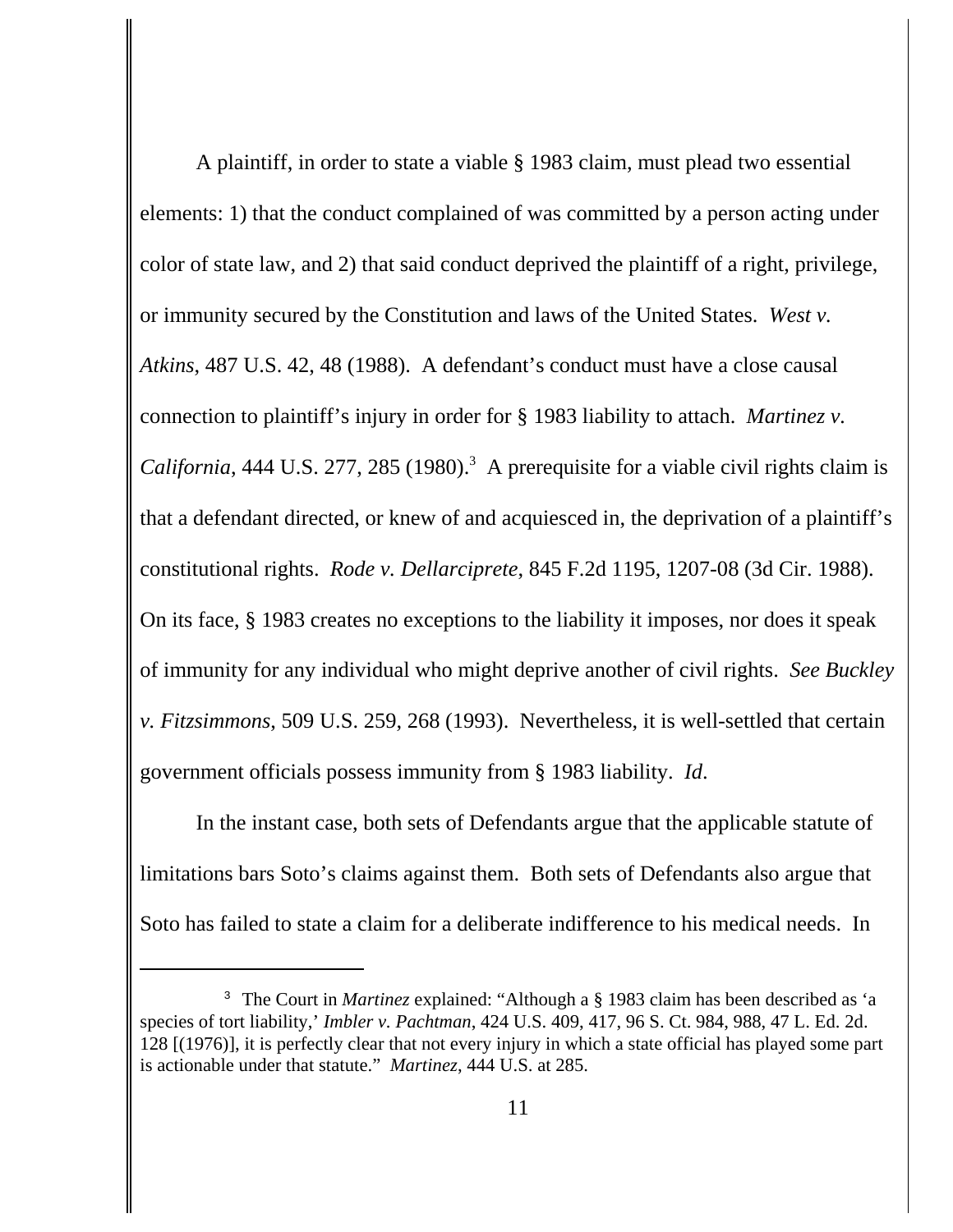addition to these arguments, Medical Defendants contend that (1) if construing the complaint as asserting a state law claim for medical professional liability, such a claim fails for Soto's failure to timely file a certificate of merit, and (2) the court should not exercise supplemental jurisdiction over any possible remaining state law claims. The court will address these arguments in turn. Finally, the court will address Soto's claim that a policy or custom existed to avoid the costs associated with the medical care of prisoners.

### **A. Statute of Limitations**

Both sets of Defendants argue that the applicable statute of limitations bars Soto's claims against them. They argue that the statute of limitations began to run on March 18, 2008, the date of Soto's right bicep injury, or, in the alternative, on May 9, 2008, the date of the alleged delay in treating his injury. Soto did not file his complaint until November 16, 2010, over two years after the injury.

For claims brought pursuant to § 1983, federal courts must apply the statute of limitations for analogous state actions. *Urrutia v. Harrisburg Cnty. Police Dep't*, 91 F.3d 451, 457 n.9 (3d Cir. 1996). Section 1983 claims are analogous to personal injury tort actions and are subject to the state statute of limitations governing such claims. *287 Corporate Ctr. Assocs. v. Twp. of Bridgewater*, 101 F.3d 320, 323 (3d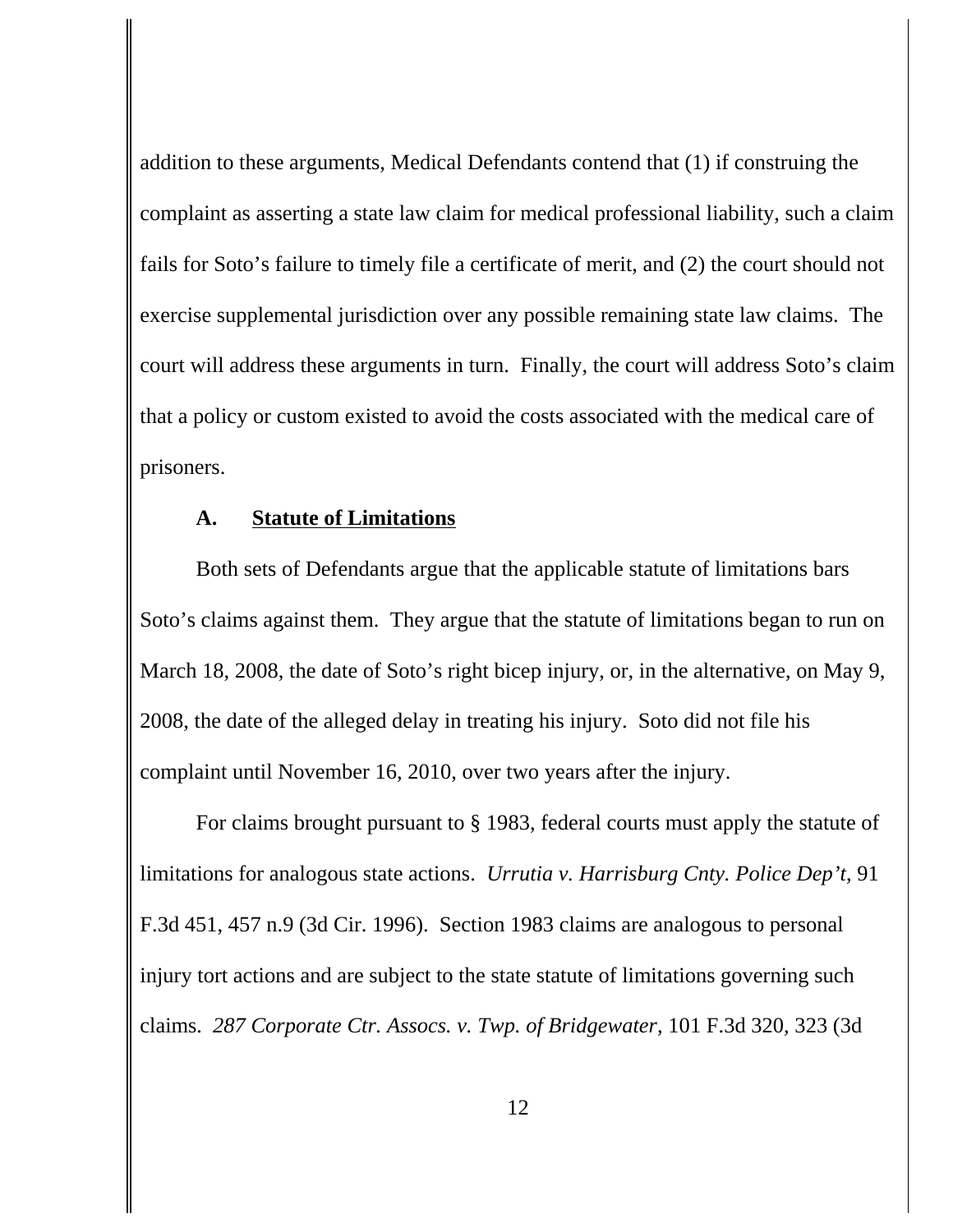Cir. 1996). The governing law here is Pennsylvania's two-year statute of limitations. 42 Pa. Cons. Stat. Ann. § 5524. The statute begins to run when a plaintiff knew or should have known of the violation of his rights. *Bougher v. Univ. of Pittsburgh*, 882 F.2d 74, 80 (3d Cir. 1989). A statute of limitations defense may be raised through a 12(b)(6) motion only if it is clear from the face of the complaint that the action would be time barred. *Benak v. Alliance Capital Mgmt.*, L.P., 435 F.3d 396, 400 n.14 (3d Cir. 2006).

At first glance, it would appear that Soto's claims against Defendants are time barred. However, various courts of appeals, as well as district courts in the Third Circuit have concluded that the statute of limitations is tolled for the time period during which a prisoner exhausts his administrative remedies pursuant to the Prison Litigation Reform Act ("PLRA"). *Brown v. Valoff*, 422 F.3d 926, 942-43 (9th Cir. 2005); *Johnson v. Rivera*, 272 F.3d 519, 522 (7th Cir. 2001); *Brown v. Morgan*, 209 F.3d 595, 596 (6th Cir. 2000); *Collins v. Derose*, Civ. No. 1:CV-08-0744, 2009 WL 812008, at \*2-3 (M.D. Pa. Mar. 26, 2009); *Houseknecht v. Doe*, No. 06-4597, 2007 WL 1853962, at \*2 (E.D. Pa. June 26, 2007); *Cooper v. Beard*, No. 06-0171, 2006 WL 3208783, at \*8 (E.D. Pa. Nov. 2, 2006). Soto alleges in his complaint that he filed a grievance related to his claims, and attaches the relevant final appeal decision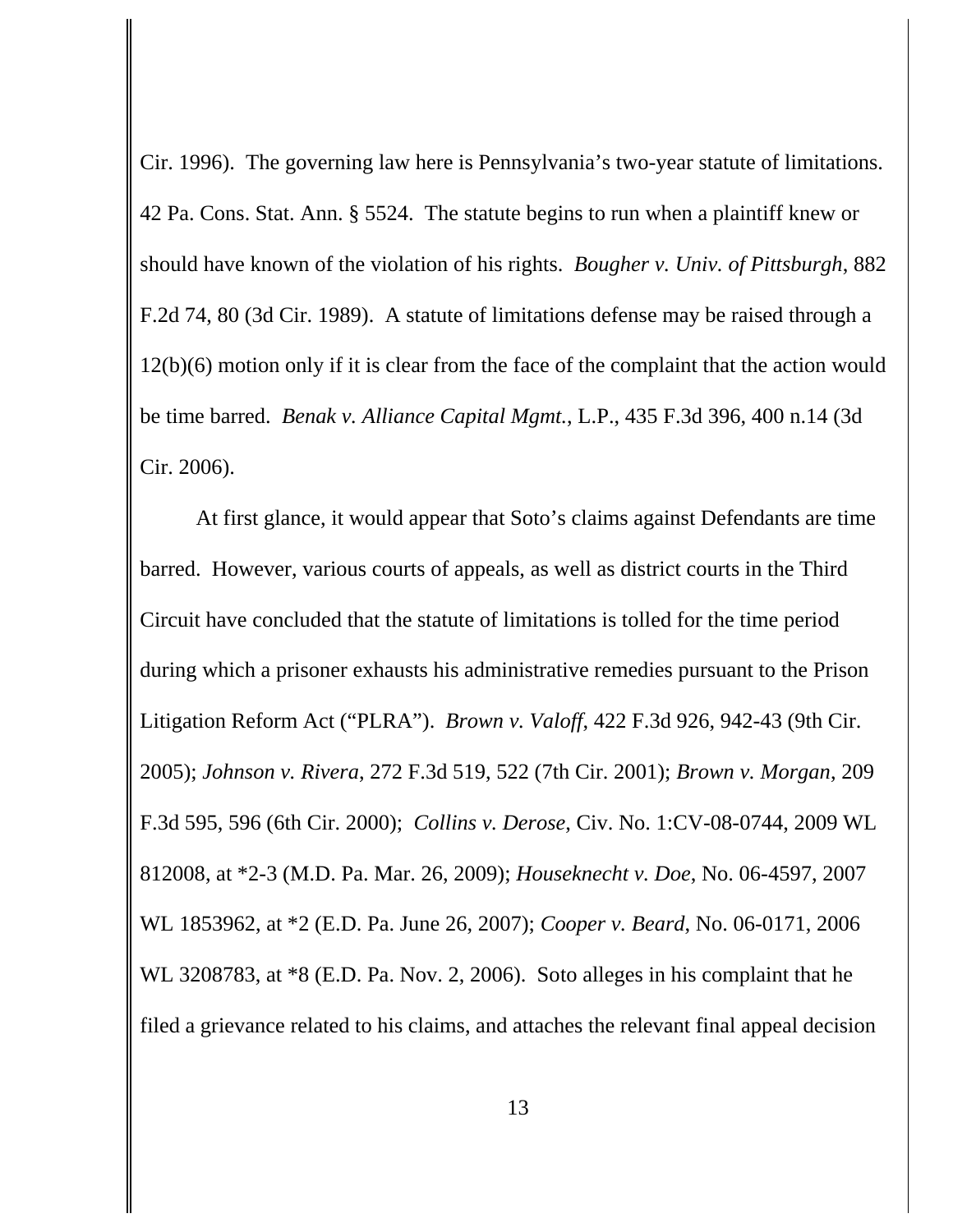from the DOC's Office of Inmate Grievances & Appeals dated December 18, 2008. (Doc. 1-2.) In addition, in his brief in opposition to the motions to dismiss, Soto alleges that he did not receive a final determination of his grievance until December 18, 2008. (Doc. 26 at 8-9.) Obviously Soto is arguing that he was adhering to the dictates of the PLRA, namely that he exhaust his administrative remedies prior to filing suit in this court. As explained above, the limitations period for a § 1983 claim is tolled while a prisoner exhausts his remedies. Therefore, the court will deny the Defendants' motion to dismiss on statute of limitations grounds.

### **B. Eighth Amendment Claim**

Soto's complaint purports to state a claim for deliberate indifference to his medical needs in violation of the Eighth Amendment based on Defendants' delay in treating his right bicep injury. To demonstrate a *prima facie* case of Eighth Amendment cruel and unusual punishment based on the denial of medical care, a plaintiff must establish that the defendant acted with "deliberate indifference to [his] serious medical needs." *Estelle v. Gamble*, 429 U.S. 97, 104 (1976); *Durmer v. O'Carroll*, 991 F.2d 64, 67 (3d Cir. 1993). There are two components to this standard: initially, a plaintiff must make an "objective" showing that the deprivation was "sufficiently serious," or that the result of the defendant's denial was sufficiently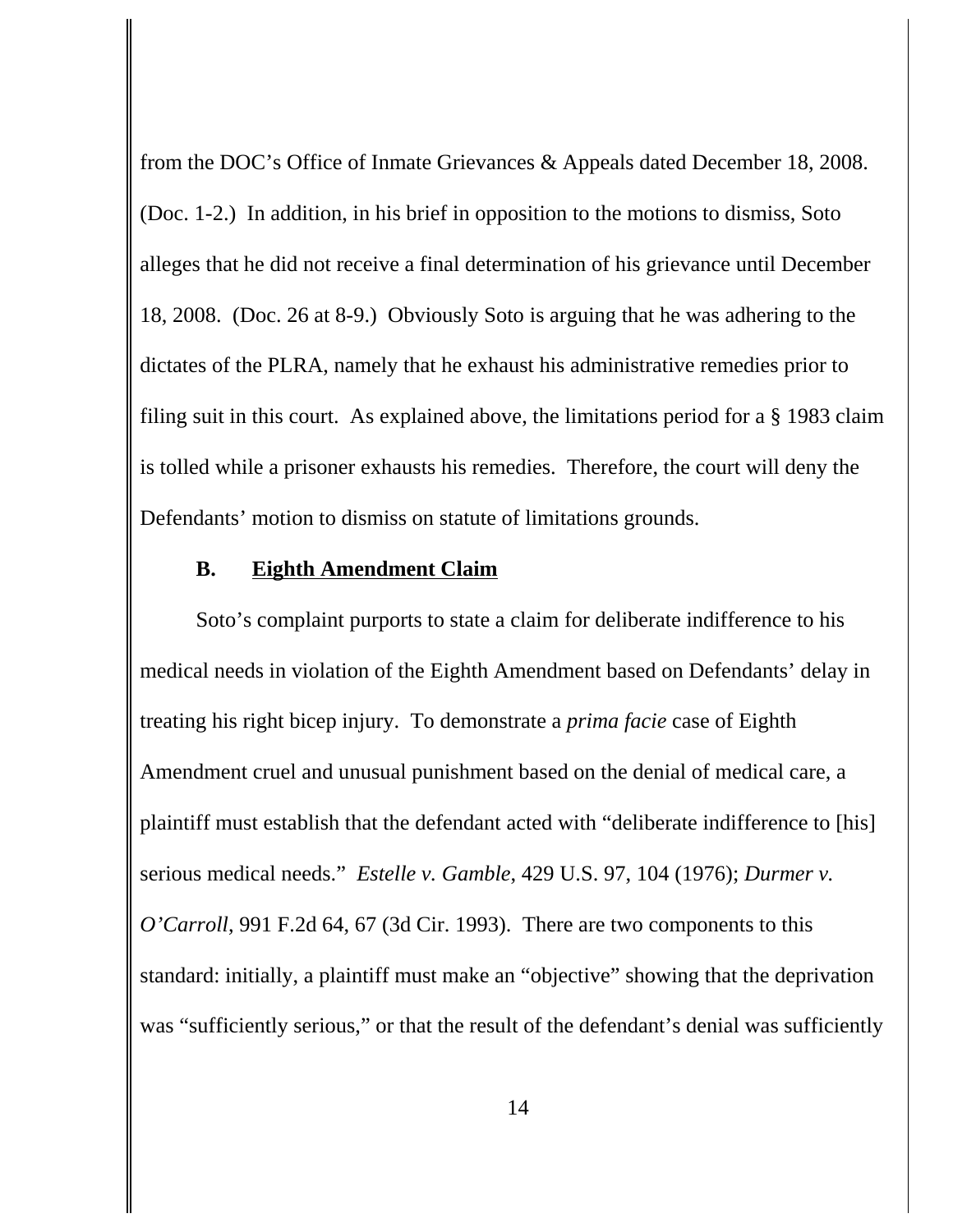serious. Additionally, the plaintiff must make a "subjective" showing that the defendant acted with "a sufficiently culpable state of mind." *Wilson v. Seiter*, 501 U.S. 294, 298 (1991); *see also Montgomery v. Pinchak*, 294 F.3d 492, 499 (3d Cir. 2002). Deliberate indifference may be manifested by an intentional refusal to provide medical care, delayed medical treatment for non-medical reasons, a denial of prescribed medical treatment, or a denial of reasonable requests for treatment that results in suffering or risk of injury. *Durmer*, 991 F.2d at 68; *see also Spruill v. Gillis*, 372 F.3d 218, 235 (3d Cir. 2004) (quoting *White v. Napolean*, 897 F.2d 103, 109 (3d Cir. 1990) (finding "deliberate indifference to serious medical needs" standard is met when pain is intentionally inflicted on a prisoner, where the denial of reasonable requests for medical treatment exposes the inmate to undue suffering or the threat of tangible residual injury, or when, despite a clear need for medical care, there is an intentional refusal to provide that care); *Monmouth Cnty. Corr. Instutional Inmates v. Lanzaro*, 834 F.2d 326, 346 (3d Cir. 1987).

Further, this test "affords considerable latitude to prison medical authorities in the diagnosis and treatment of the medical problems of inmate patients. Courts will 'disavow any attempt to second guess the propriety or adequacy of a particular course of treatment . . . which remains a question of sound professional judgment.'" *Little v.*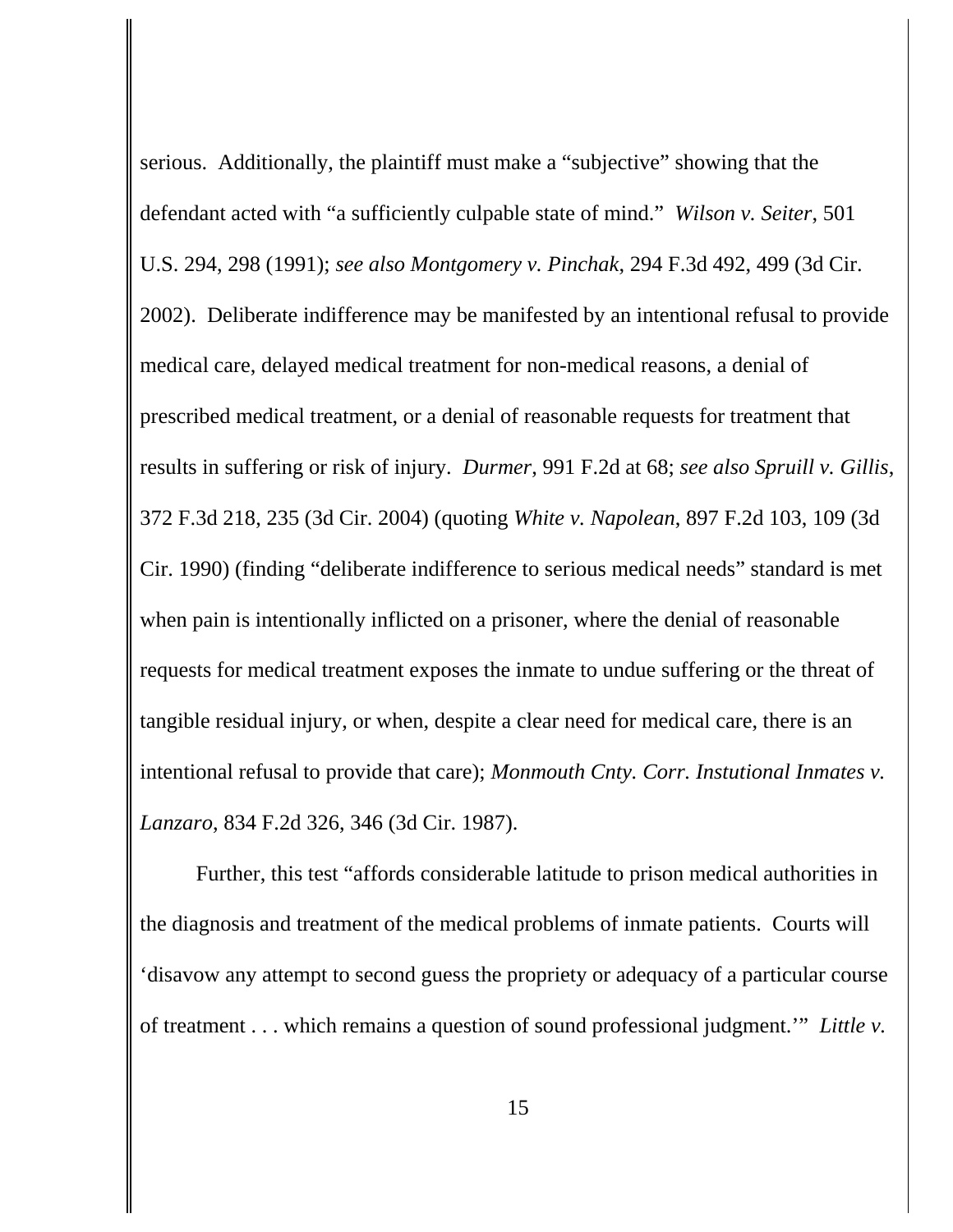*Lycoming Cnty.*, 912 F. Supp. 809, 815 (M.D. Pa. 1996) (citing *Inmates of Allegheny Cnty. Jail v. Pierce*, 612 F.2d 754, 762 (3d Cir. 1979), quoting *Bowring v. Godwin*, 551 F.2d 44, 48 (4th Cir. 1977)).

When an inmate is provided with medical care and the dispute is over the adequacy of that care, an Eighth Amendment claim does not exist. *Nottingham v. Peoria*, 709 F. Supp. 542, 547 (M.D. Pa. 1988). Mere disagreement as to the proper medical treatment does not support an Eighth Amendment claim. *Lanzaro*, 834 F.2d at 346. Only flagrantly egregious acts or omissions can violate the standard. Medical negligence alone cannot result in an Eighth Amendment violation, nor can any disagreements over the professional judgment of a health care provider. *White*, 897 F.2d at 108-10. *See also Estelle*, 429 U.S. at 105-06 (medical malpractice is insufficient basis upon which to establish an Eighth Amendment violation); *Rouse v. Plantier*, 182 F.3d 192, 197 (3d Cir. 1999) ("It is well-settled that claims of negligence and medical malpractice, without some more culpable state of mind, do not constitute 'deliberate indifference.'"); *Lanzaro*, 834 F.2d at 346 (mere allegations of malpractice do not raise issues of constitutional import).

Turning to the instant complaint, the court initially finds that Soto's allegations cannot support liability against Defendants Klopotoski and Walsh, former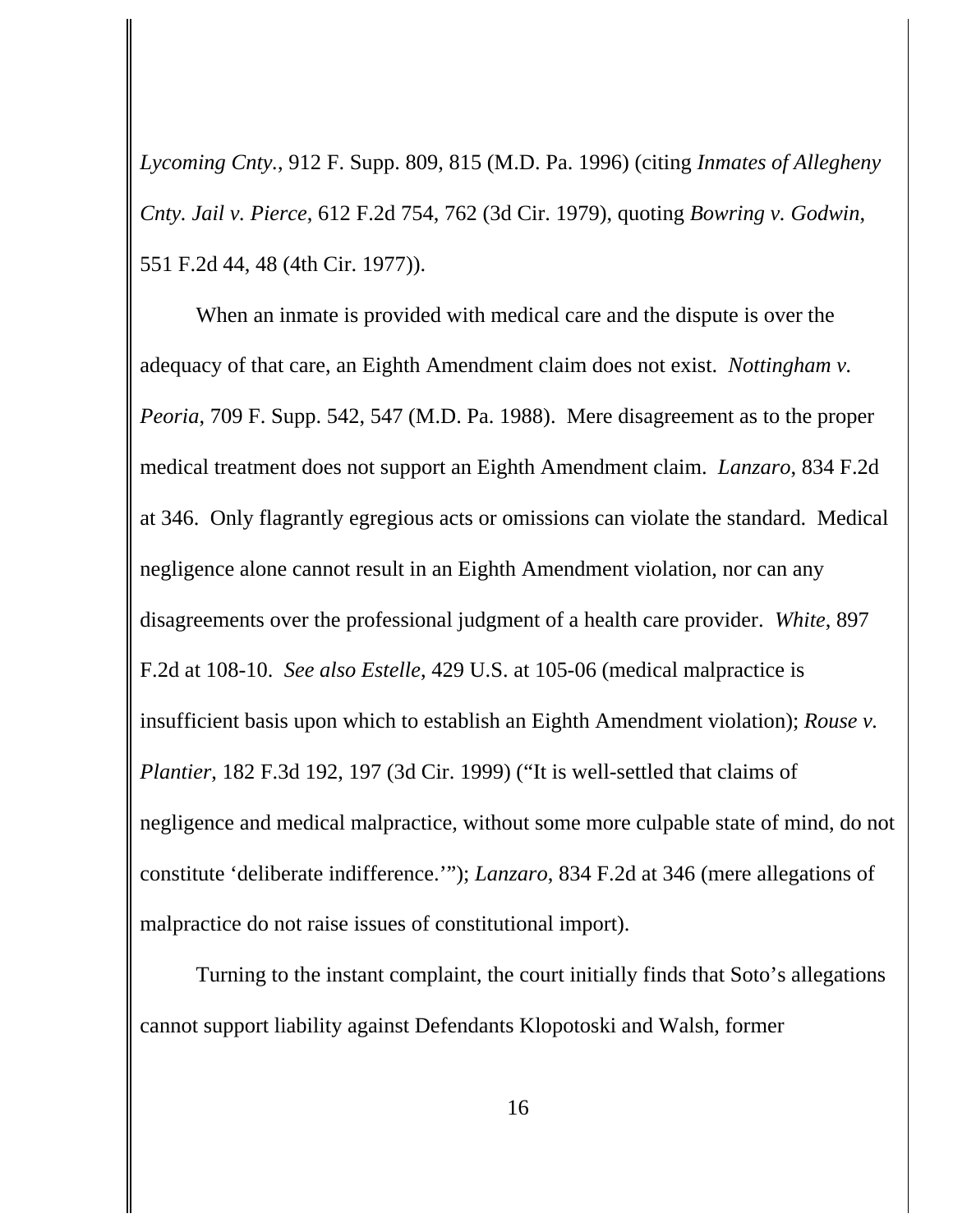Superintendent and Deputy Superintendent, respectively. Specifically, Soto's allegations, construed liberally, do not support a finding that either of these Defendants would have had personal involvement in the claims alleged in the complaint, as neither is a medical provider. Moreover, any attempt to allow Soto to amend his complaint against these Defendants would be futile. Liability cannot be assessed against these Defendants as neither of these individuals has any authority to make treatment decisions concerning Soto's medical care. *See Durmer*, 991 F.2d at 69 (holding warden and commissioner cannot be considered deliberately indifferent by failing to directly respond to a medical complaint by a prisoner who was receiving treatment by the prison doctors).

Although Soto alleges some facts that indicate that these Defendants may have been aware of his medical concerns, Soto cannot assert liability against these Defendants due to their involvement in reviewing and/or affirming grievance decisions. First, the filing of a grievance is not sufficient to show the actual knowledge necessary for personal involvement. *Rode*, 845 F.2d at 1208. Second, mere concurrence in a prison administrative appeal process does not implicate a constitutional concern. *Garfield v. Davis*, 566 F. Supp. 1069, 1074 (E.D. Pa. 1983) (holding that administrative review of prison disciplinary hearings is not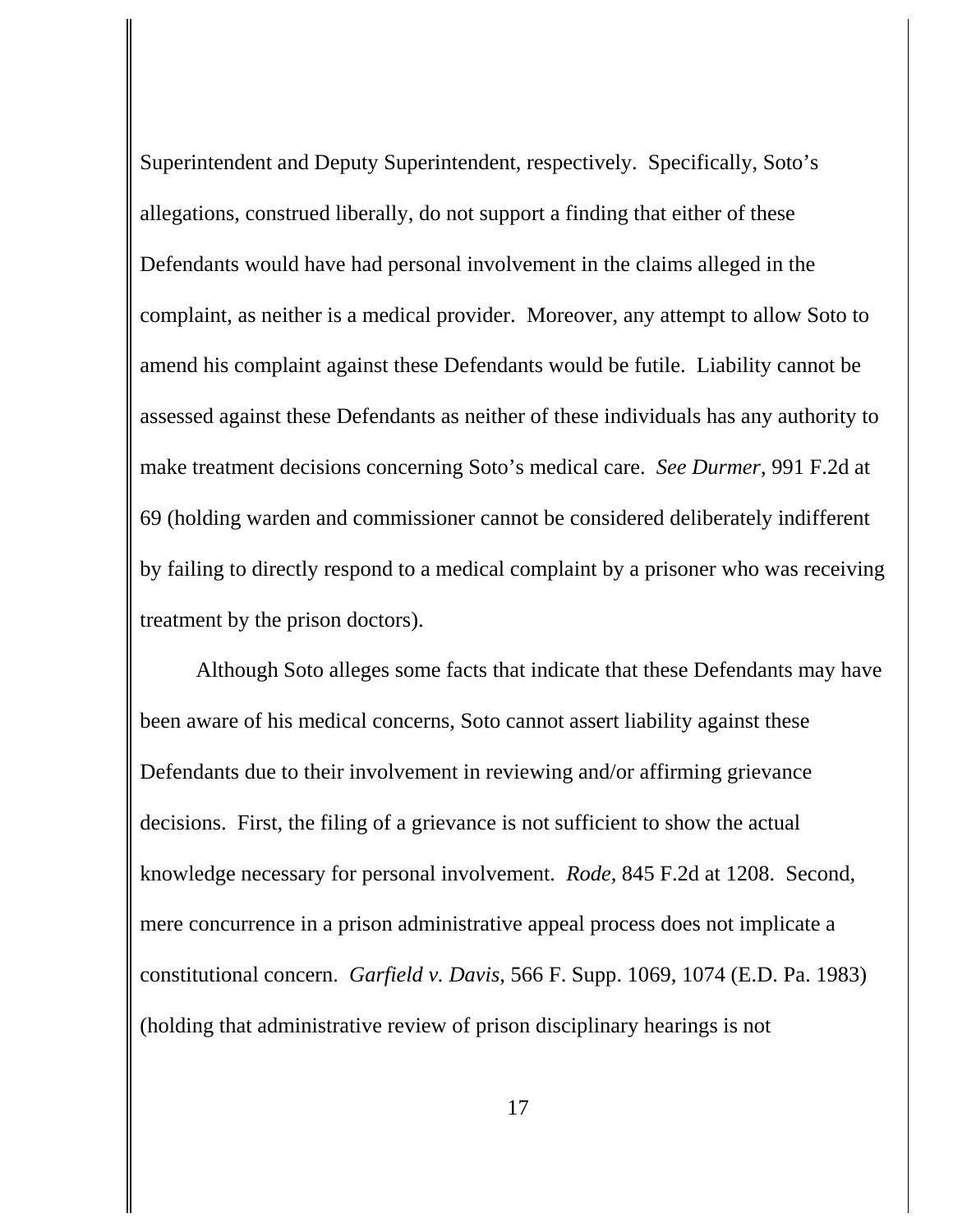constitutionally guaranteed and, therefore, plaintiff's claims with respect to the Program Review Committee's decision did not rise to constitutional significance). While prisoners have a constitutional right to seek redress of their grievances from the government, that right is the right of access to the courts, which is not compromised by the failure of the prison to address grievances. *Wilson v. Horn*, 971 F. Supp. 943, 947 (E.D. Pa. 1997), *aff'd*, 142 F.3d 430 (3d Cir. 1998). For these reasons stated above, Defendants Klopotoski and Walsh will be dismissed as parties in this action.

The remaining Defendants are not entitled to dismissal of this action. First, reading the complaint liberally, the remaining Defendants may have been personally involved in Soto's claim asserting a delay of adequate medical care. Further, the court finds that Soto has asserted a claim of deliberate indifference to his medical needs based on his assertion that medical treatment was delayed for non-medical reasons. *See Durmer*, 991 F.2d at 68; *Spruill*, 372 F.3d at 235. The ultimate success or failure of this claim is not before the court on a 12(b)(6) motion, only whether Soto has properly alleged a cause of action, which he has. Therefore, Defendants' motions to dismiss as to this claim will be denied.

**C. State Law Claim of Medical Malpractice**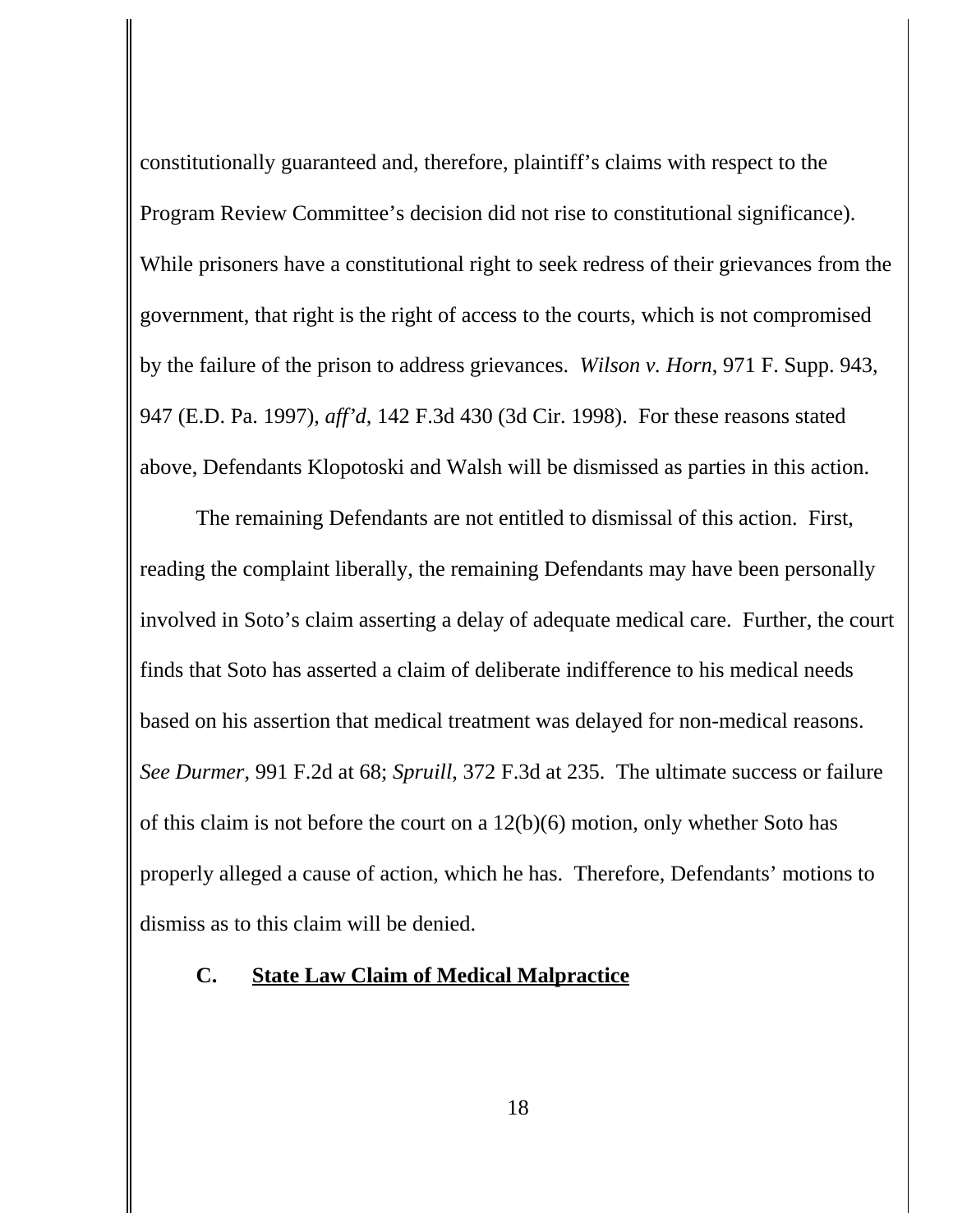In their motion to dismiss, Medical Defendants assert that Soto also has articulated a pendant state law claim of medical malpractice. This malpractice claim appears to be premised on the alleged failure of relevant medical personnel to treat Soto's bicep injury in a timely manner. Medical Defendants have moved to dismiss this pendant state law claim, arguing, in part, that Soto has failed to comply with the requirements of state law in lodging this claim. Specifically, Medical Defendants claim that Soto has failed to comply with Pennsylvania Rule of Civil Procedure 1042.3 ("Rule 1042.3"), by filing a valid certificate of merit with this malpractice claim.4

Rule 1042.3 provides, in pertinent part,

In any action based upon an allegation that a licensed professional deviated from an acceptable professional standard, the attorney for the plaintiff, or the plaintiff if not represented, shall file with the complaint or within sixty days after the filing of the complaint, a certificate of merit signed by the attorney or party that either

(1) an appropriate licensed professional has supplied a written statement that there exists a reasonable probability that the care, skill or knowledge exercised or exhibited in the treatment, practice

<sup>4</sup> While the court does not necessarily agree that Soto has articulated a claim of medical malpractice, it will address Medical Defendants' argument nonetheless. Even reading the complaint liberally, it does not appear that Soto is accusing Medical Defendants of negligence or medical malpractice, but is, in fact alleging a violation of his Eighth Amendment rights due to the deliberate indifference to his medical needs. There is no requirement that Soto file a certificate of merit with this action based on a violation of his Eighth Amendment rights.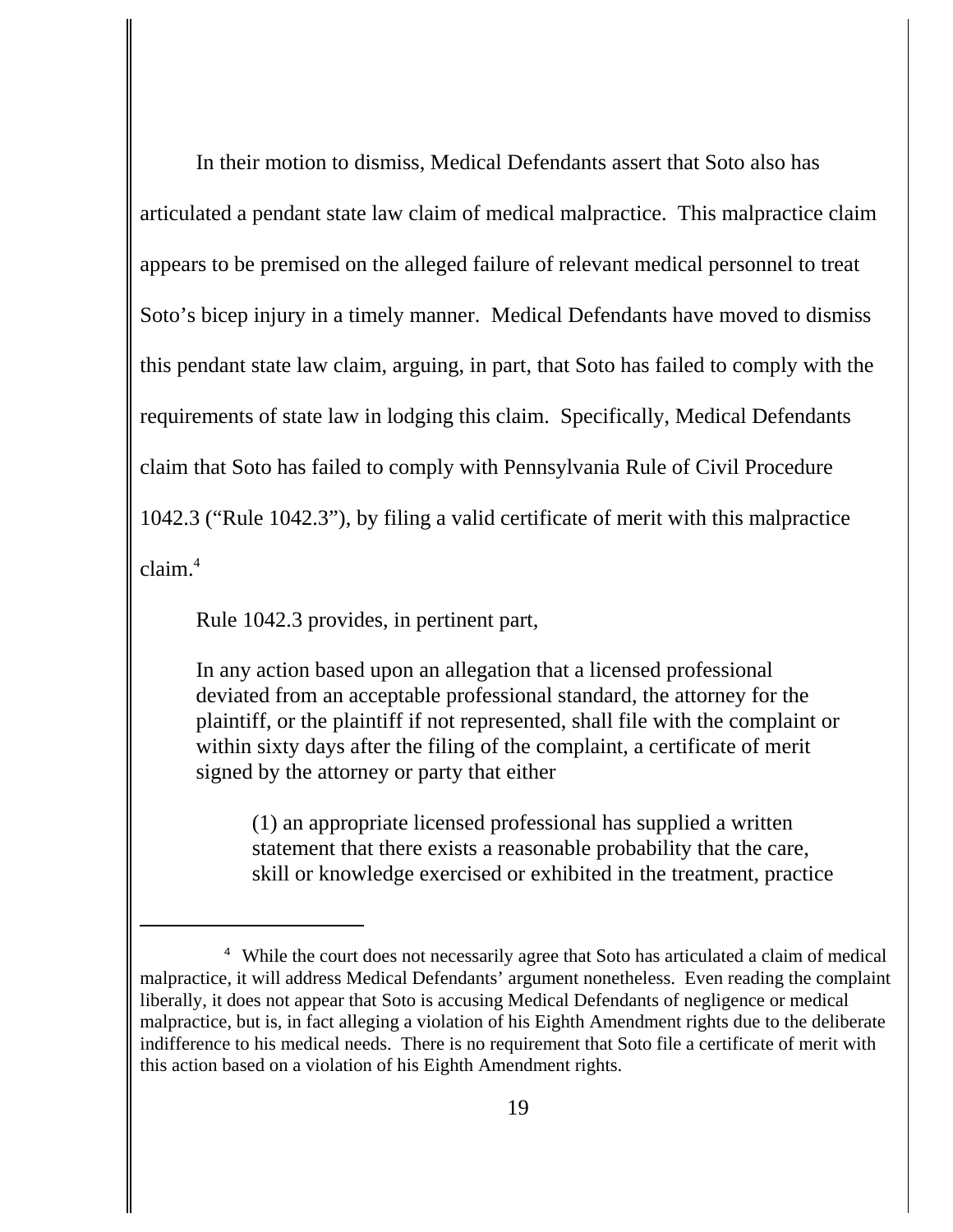or work that is the subject of the complaint, fell outside acceptable professional standards and that such conduct was a cause in bringing about the harm, or

(2) the claim that the defendant deviated from an acceptable professional standard is based solely on allegations that other licensed professionals for whom this defendant is responsible deviated from an acceptable professional standard, or

(3) expert testimony of an appropriate licensed professional is unnecessary for prosecution of the claim.

\* \* \*

(d) The court, upon good cause shown, shall extend the time for filing a certificate of merit for a period not to exceed sixty days. A motion to extend the time for filing a certificate of merit must be filed by the thirtieth day after the filing of a notice of intention to enter judgment of non pros on a professional liability claim under Rule 1042.6(a) or on or before the expiration of the extended time where a court has granted a motion to extend the time to file a certificate of merit, whichever is greater. The filing of a motion to extend tolls the time period within which a certificate of merit must be filed until the court rules upon the motion.

Pa. R. Civ. P. 1042.3(a), (d). The purpose of the required certificate of merit is to

"assure that malpractice claims for which there is no expert support will be terminated

at an early stage in the proceedings." *Chamberlain v. Giampapa*, 210 F.3d 154, 160

(3d Cir. 2000).

Rule 1042.3(a) applies to both *pro se* and represented plaintiffs and constitutes a rule of substantive state law with which plaintiffs in federal court must comply. *See*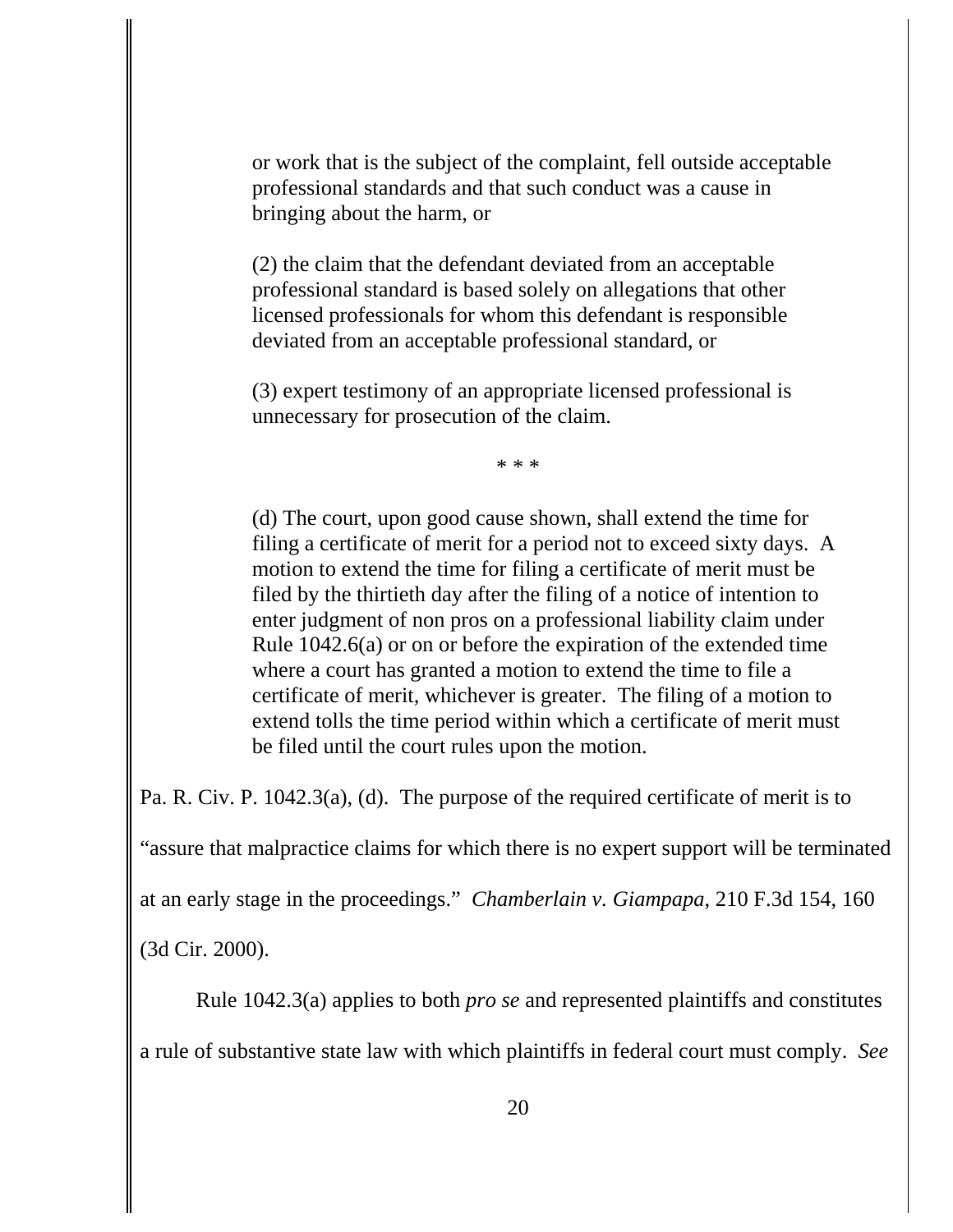*Iwanejko v. Cohen & Grigsby, P.C.*, 249 Fed. App'x 938, 944 (3d Cir. 2007) (holding that district courts must "appl[y] Rule 1042.3 as substantive state law"); *Paige v. Holtzapple*, No. 1:08-cv-0978, 2009 WL 2588849, at \*3 (M.D. Pa. Aug. 19, 2009) (citing *Iwanejko*, 249 Fed. App'x at 944); *Fernandez v. Dept. of Justice*, No. 3:07-cv-01080, slip op. at 10 (M.D. Pa. Sept. 2, 2008) (recognizing that the plaintiff's *pro se* status "is not a viable basis upon which to excuse compliance with Rule 1042.3 or the requirement of com[i]ng forth with expert medical testimony").

Failure to file a certificate of merit under Rule 1042.3(a) or a motion for an extension under Rule 1042.3(d) is fatal unless the plaintiff demonstrates that his failure to comply is justified by a "reasonable excuse." *Perez v. Griffin*, 304 Fed. App'x 72, 74 (3d Cir. 2008); *see also Walsh v. Consol. Design & Eng'g, Inc.*, No. Civ. A. 05-2001, 2007 WL 2844829, at \*5 (E.D. Pa. Sept. 28, 2007) ("Rule 1042.3 is subject to equitable considerations and a party who fails to timely file a certificate of merit may be relieved from the requirement where the defaulting party provides a reasonable explanation or legitimate excuse.").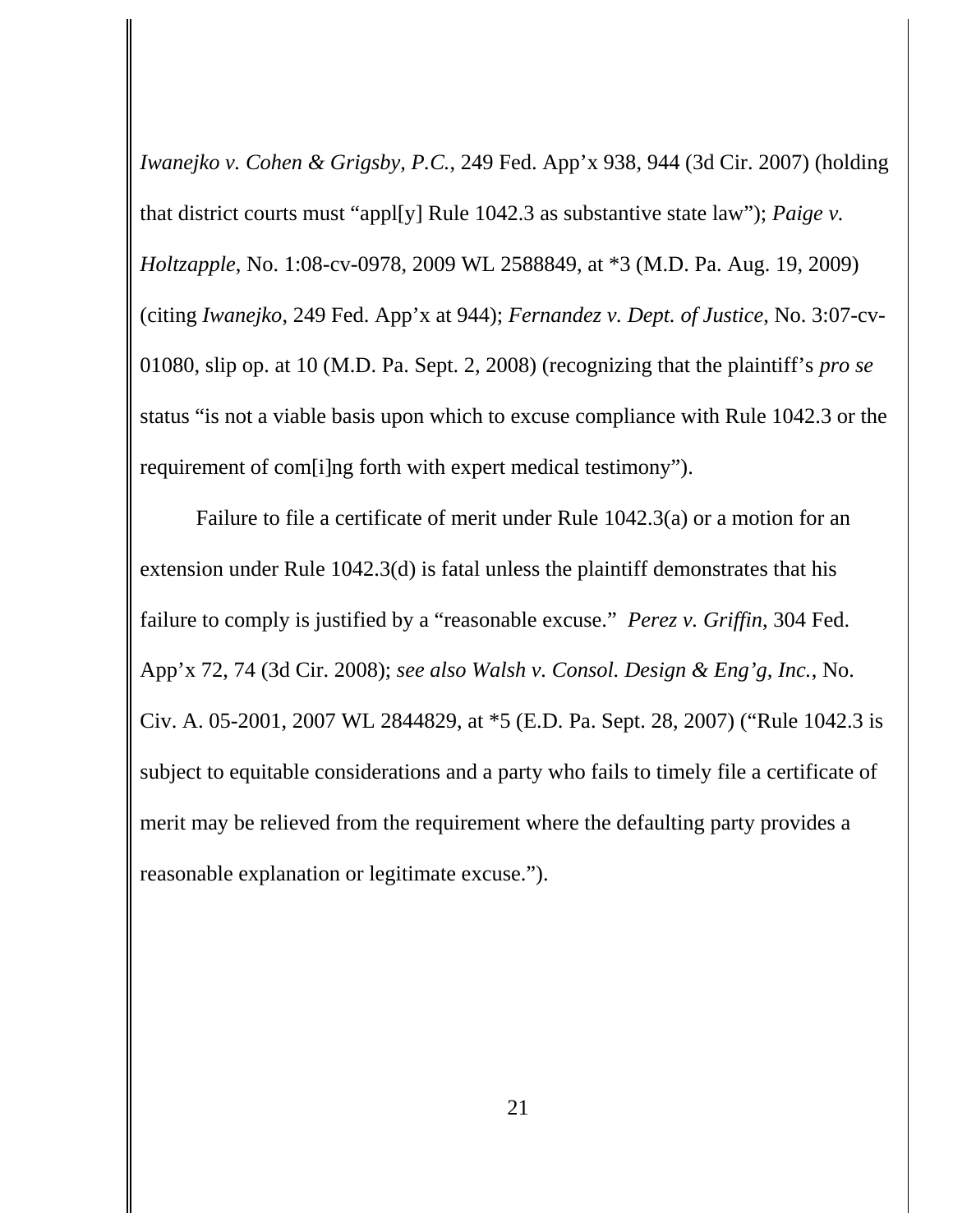In the instant case, Soto has not provided the court with a certificate of merit required by Rule  $1042.3$ <sup>5</sup> As a result, any malpractice claims against Medical Defendants will be dismissed.<sup>6</sup>

### **D. Policy or Custom**

In his complaint, Soto alleges that the Bureau of Health Care Services had a policy or custom to avoid the high cost of treating prisoners' medical concerns by delaying surgeries and treatment by outside specialists for so long that such treatments would not be possible. DOC Defendants provide a cursory argument that Soto has not properly alleged a policy or custom sufficient to create a cause of action pursuant to § 1983. They claim that Soto has failed to provide "even the slightest shred of evidence that such an absurd policy exists beyond his unabashedly fabricated allegation." (Doc. 11 at 5.)

<sup>&</sup>lt;sup>5</sup> In their motion to dismiss, Medical Defendants also assert Pennsylvania Rule of Civil Procedure 1042.6 ("Rule 1042.6") as grounds for dismissal. Rule 1042.6 provides for judgment of non pros by the Prothonotary against any plaintiff who fails to timely file a certificate of merit. Given the court's dismissal involving the substantive obligation to file a certificate of merit as prescribed by Rule 1042.3, it need not reach Medical Defendants' alternative argument.

<sup>&</sup>lt;sup>6</sup> Given that the court will dismiss the negligence claims against Medical Defendants, it need not address Medical Defendants' argument that, if the court dismisses the federal claims against them, it should decline to exercise supplemental jurisdiction over the state law medical malpractice claims against them.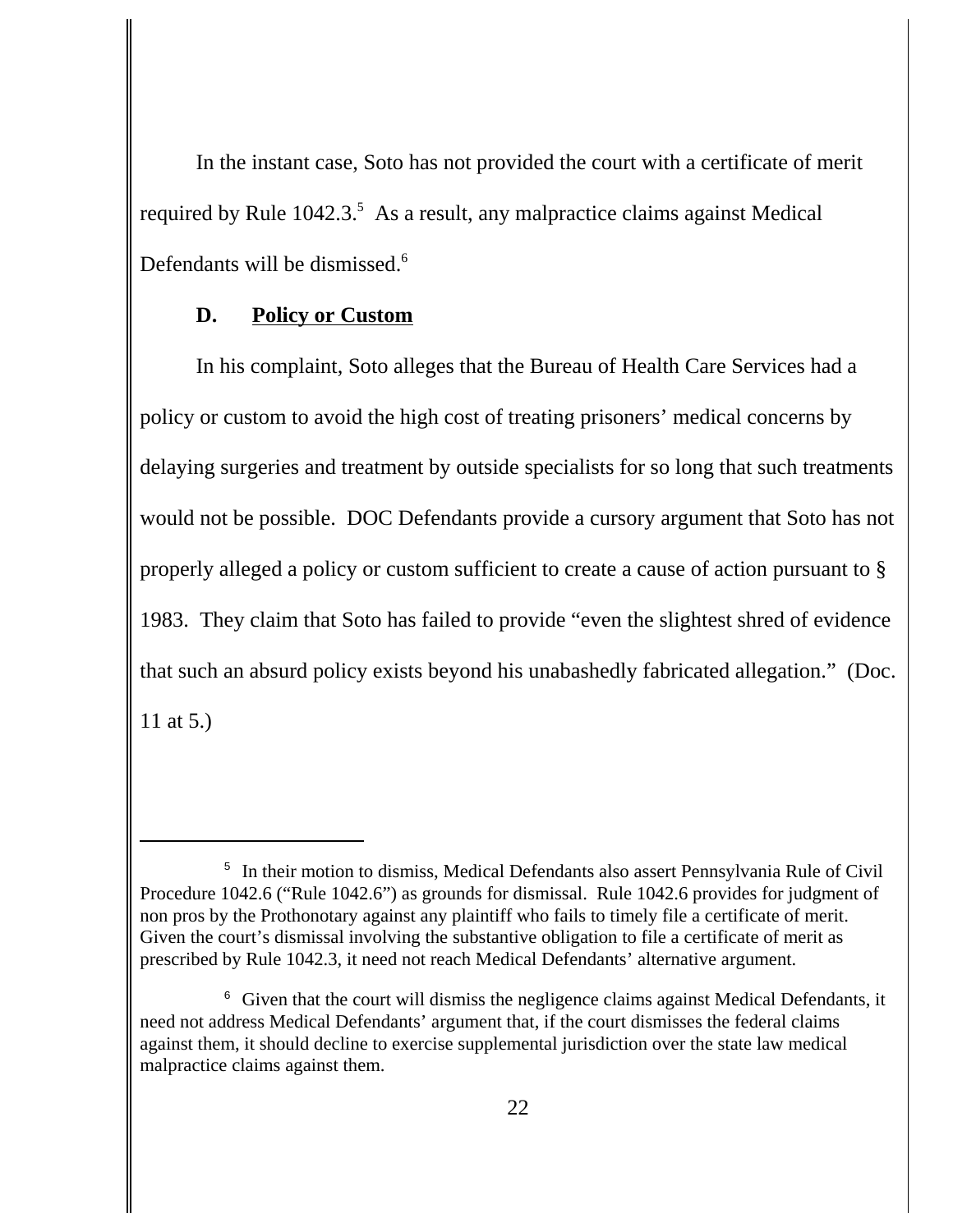The court's reading of the complaint finds that Soto has alleged particular policies or customs with sufficient specificity to survive a motion to dismiss. Soto has not simply alleged that there was a general policy or custom, but has pointed to specific policies that led to the delay in treatment of his injury. In particular, he has alleged that the Bureau of Health Care Services "implemented a policy or adopted a custom of agreeing not to recommend immediate surgical repairs of traumatic muscle injury, or tendon, to avoid excessive healthcare costs for prisoners." (Doc. 1 at 6.) Here, as is the case with the Eighth Amendment claims against several Defendants, the ultimate success or failure of this claim is not before the court on a  $12(b)(6)$ motion, only whether Soto has properly alleged a cause of action, which he has. Therefore, Defendants' motion to dismiss as to this claim will be denied.

# **IV. Conclusion**

For the reasons set forth herein, the motion to dismiss will be granted with respect to Soto's claims against Defendants Klopotoski and Walsh's based on their lack of personal involvement, and they will be dismissed from this action. Further, both motions to dismiss will be denied with respect to Soto's Eighth Amendment claim of deliberate indifference to his medical needs. The motions to dismiss will also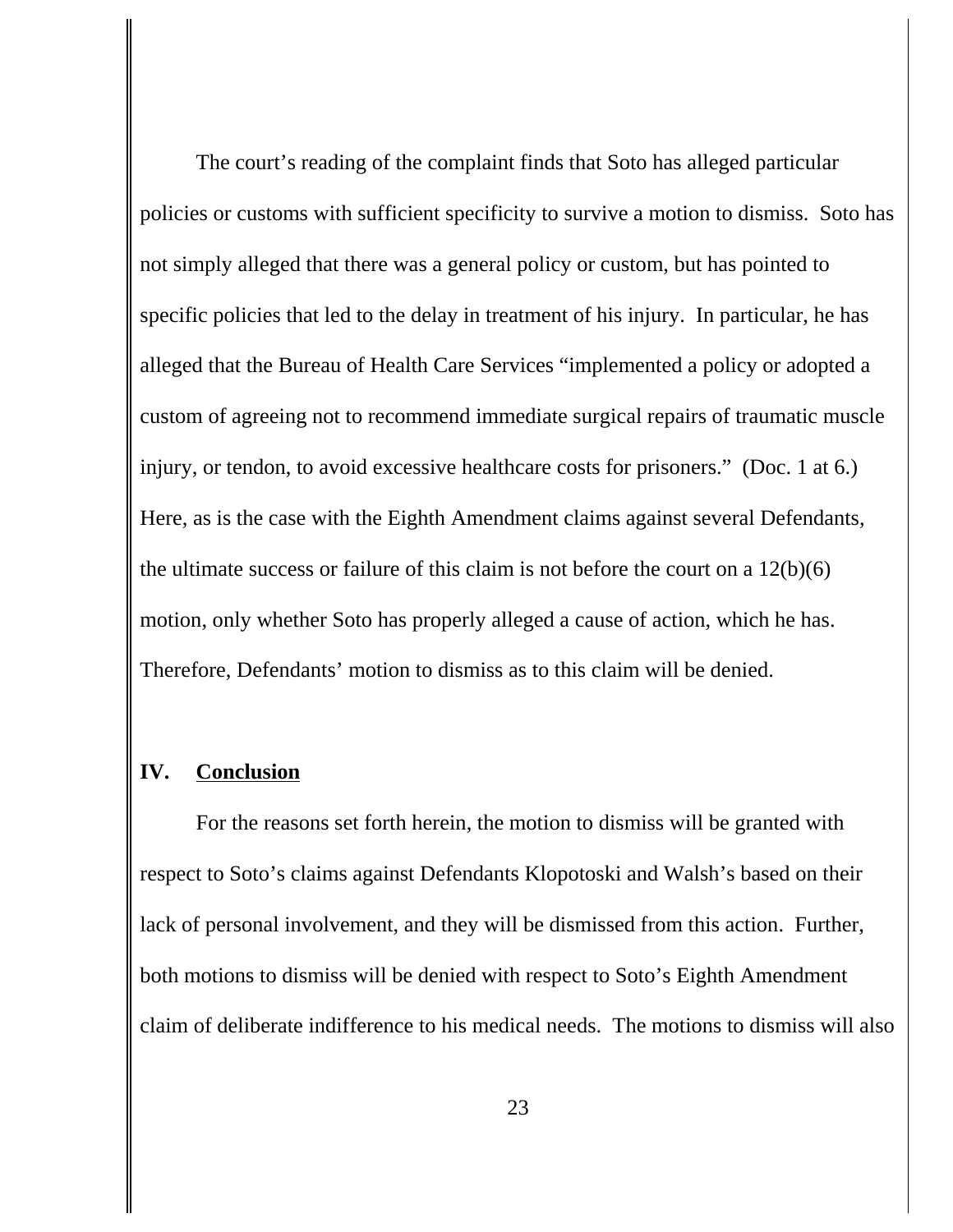be denied with respect to Soto's claim that a policy or custom exists to avoid the high cost of treating prisoners' medical concerns by delaying surgeries and treatment by outside specialists for so long that such treatments would not be possible.

An appropriate order will issue.

 s/Sylvia H. Rambo United States District Judge

Dated: September 27, 2011.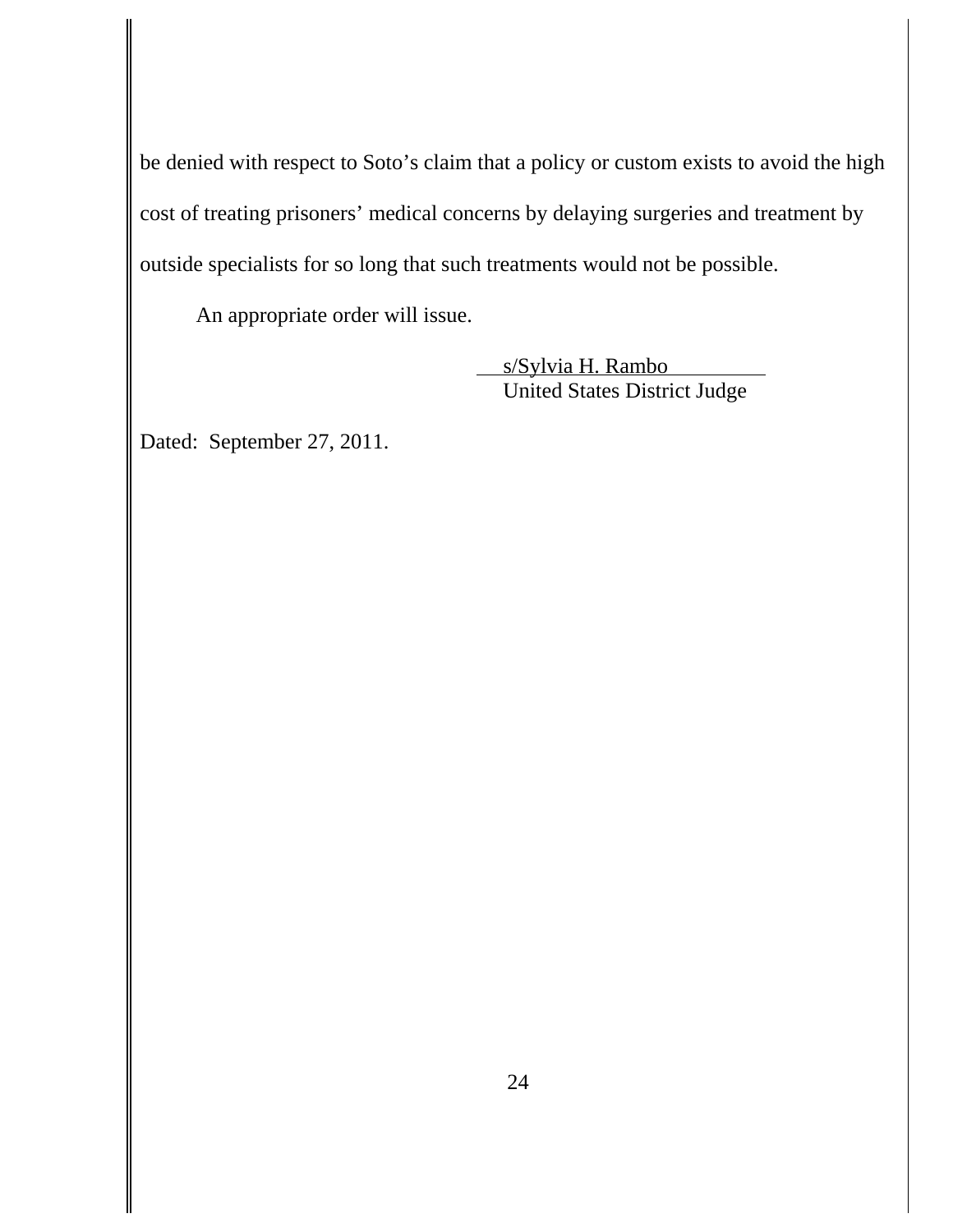## **IN THE UNITED STATES DISTRICT COURT FOR THE MIDDLE DISTRICT OF PENNSYLVANIA**

| ANGEL SOTO,               | <b>CIVIL NO. 1:CV-10-02366</b> |
|---------------------------|--------------------------------|
|                           |                                |
| <b>Plaintiff</b>          | (Judge Rambo)                  |
|                           |                                |
| v.                        |                                |
|                           |                                |
| THOMAS LESKOWSKY, et al., |                                |
|                           |                                |
| <b>Defendants</b>         |                                |

## **O R D E R**

In accordance with the accompanying memorandum, **IT IS HEREBY ORDERED THAT**:

1) The motion to dismiss (Doc. 10) is **GRANTED** with respect to Soto's claims against Defendants Michael Klopotoski and Jerome Walsh.

2) Defendants Klopotoski and Walsh are **DISMISSED** as parties in this action.

3) The motion to dismiss (Doc. 10) is **DENIED** with respect to Soto's claims of deliberate indifference to his medical needs against Defendants Bureau of Health Care Services, Ellers, Ginocchetti, Harris, Leskowsky, and Waligun ("DOC Defendants").

4) The motion to dismiss (Doc. 19) is **DENIED** with respect to Soto's claims of deliberate indifference to his medical needs against Defendants Bohinski and O'Brien ("Medical Defendants").